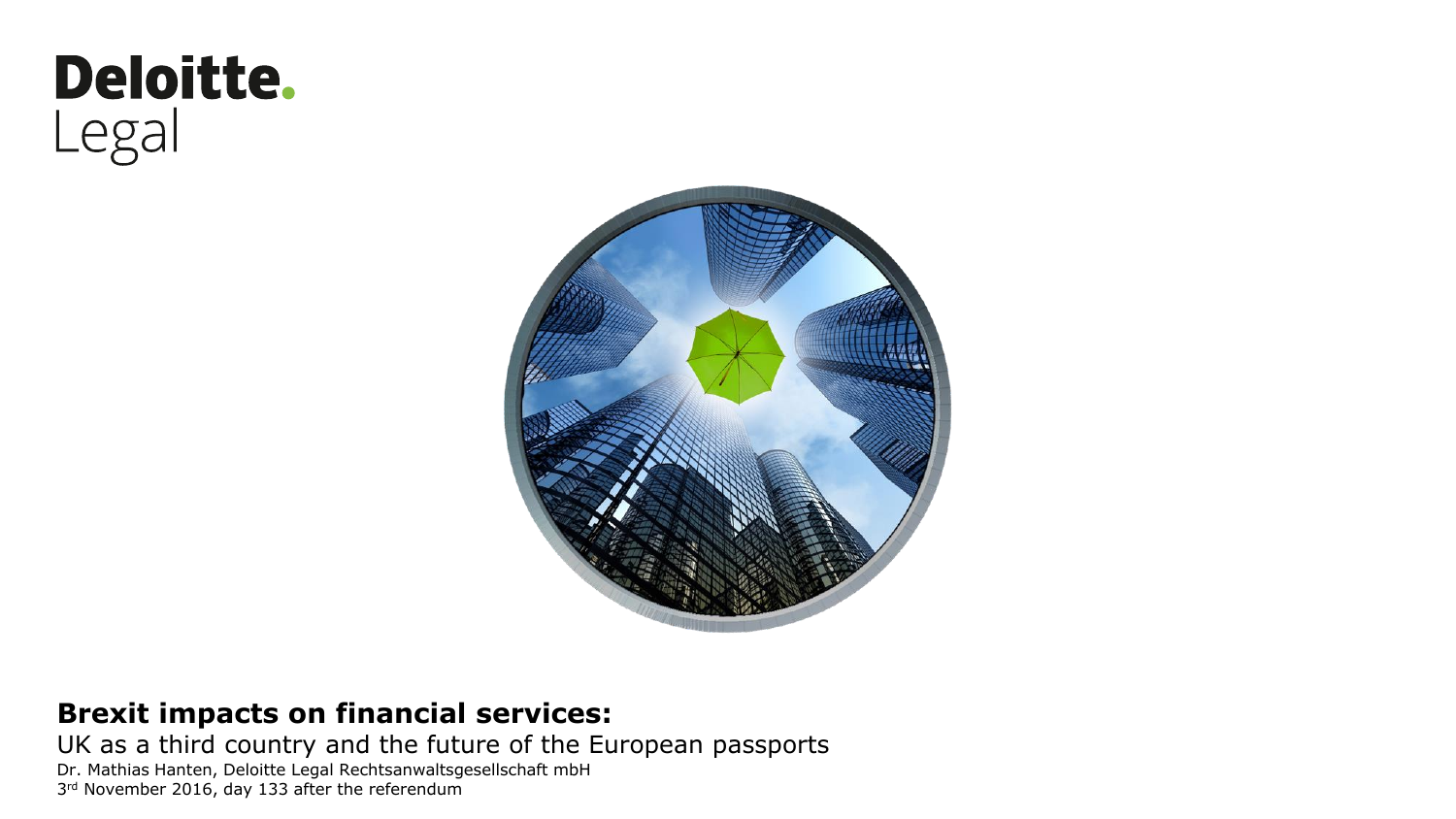#### **Contents**

| 1. The status quo of the European Passports |                                          | 3              |
|---------------------------------------------|------------------------------------------|----------------|
|                                             | a) The different modes                   | $\overline{4}$ |
|                                             | b) Freedom of establishment and services | 5              |
|                                             | 2. The future of the European Passports  | 7              |
|                                             | a) The current business model            | 7              |
|                                             | b) The "Brexiters' dream"                | 10             |
|                                             | c) The "plain vanilla" solution          | 12             |
|                                             | d) Issues to be tackled                  | 22             |
| 3. The Deloitte approach                    |                                          | 24             |
| 4. Reference list                           |                                          |                |
| 5. Contact information                      |                                          |                |

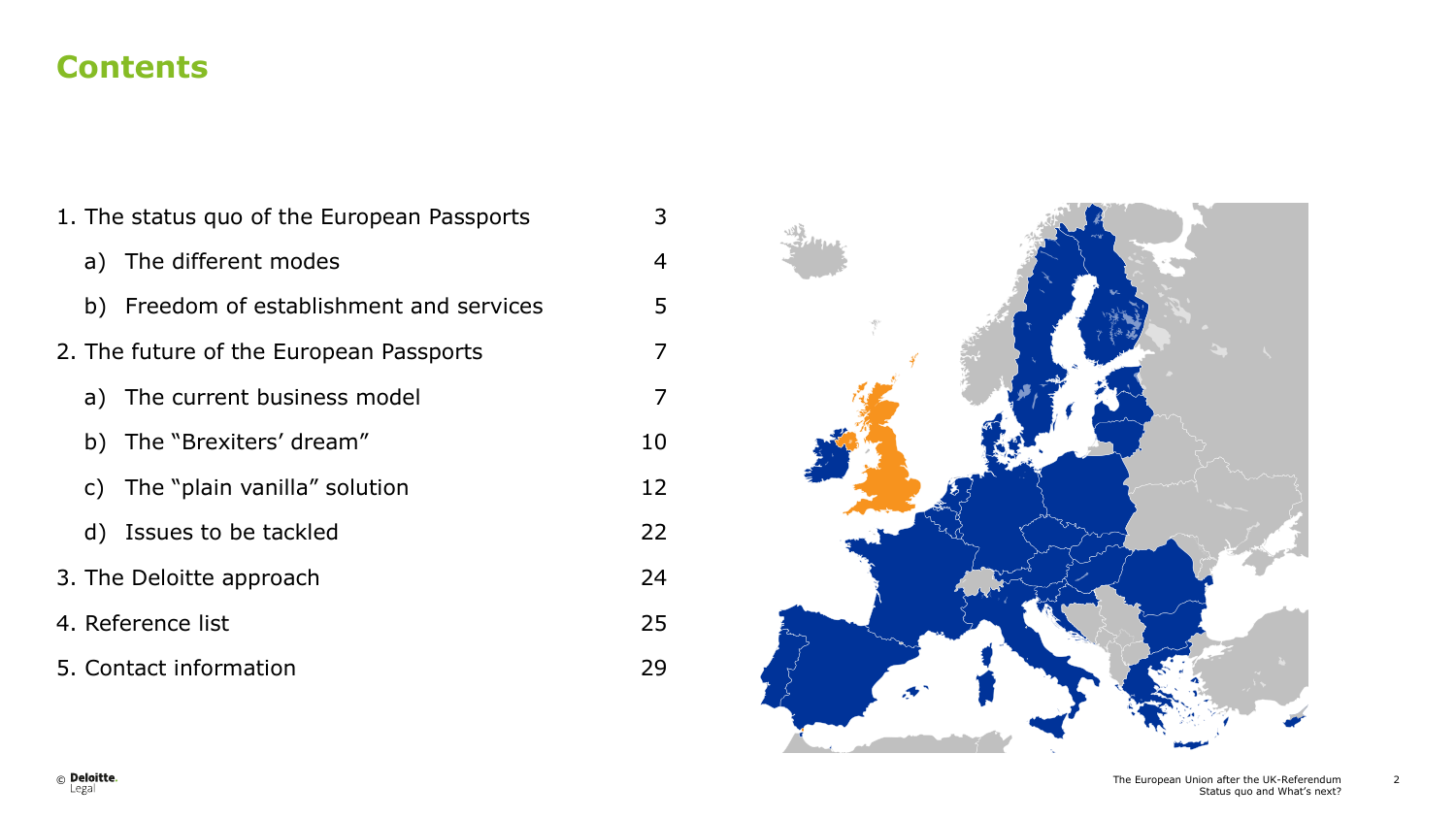

[http://www.cnpd.public.lu/de/dossiers-thematiques/nouvelles-tech](http://www.cnpd.public.lu/de/dossiers-thematiques/nouvelles-tech-communication/passeport-elect/index.html)[communication/passeport-elect/index.html](http://www.cnpd.public.lu/de/dossiers-thematiques/nouvelles-tech-communication/passeport-elect/index.html)

Wikipedia, ©Crown Copyright

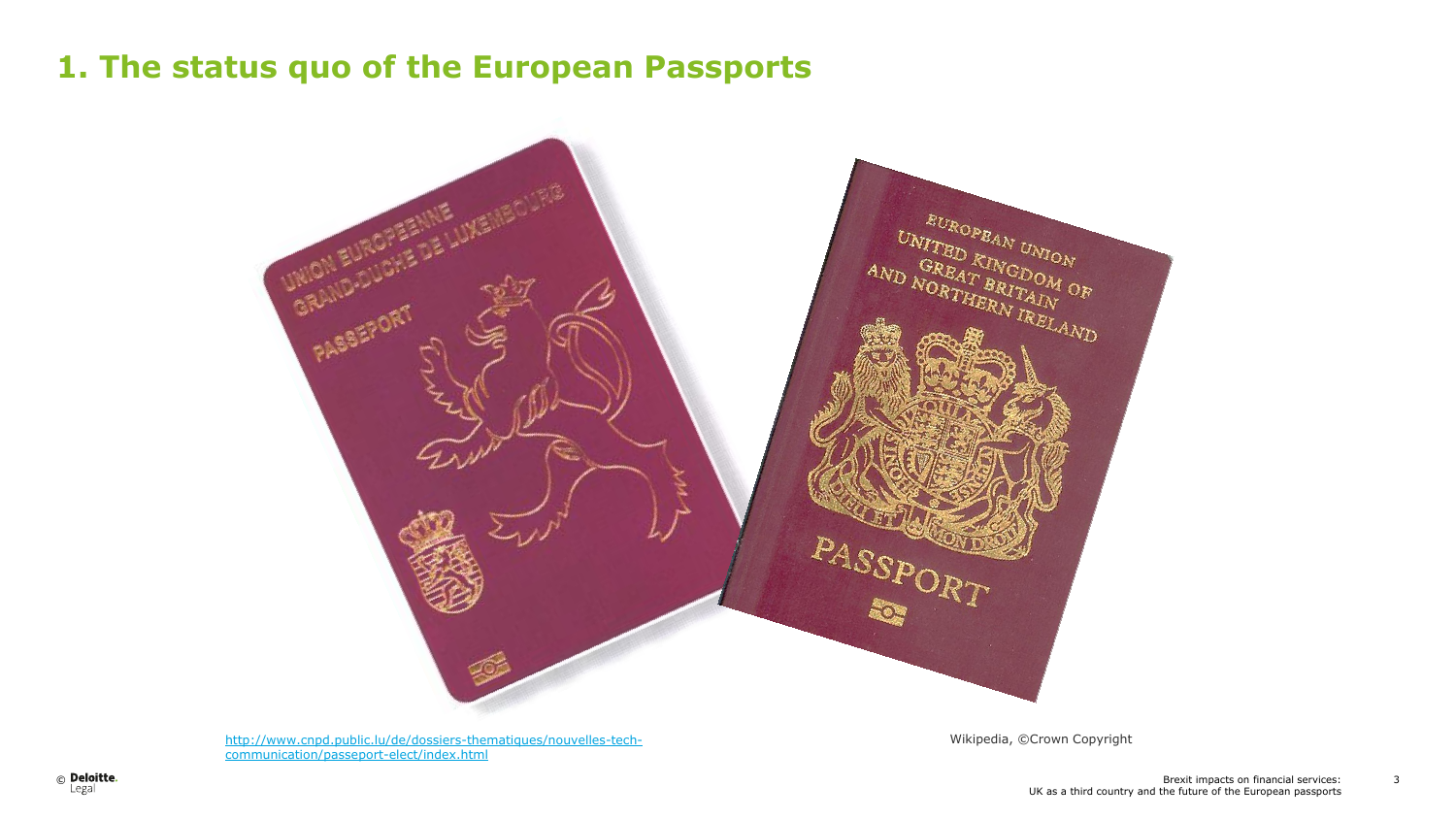a) The different modes





Mode 2 – Application in UK



Mode 3 – Commercial presence Mode 4 – Presence of natural persons



© *M. Hanten*, in: *C. Baudenbacher* (Hrsg.) Aktuelle Entwicklungen des Europäischen und Internationalen Wirtschaftsrechts, 2005, S. 153-191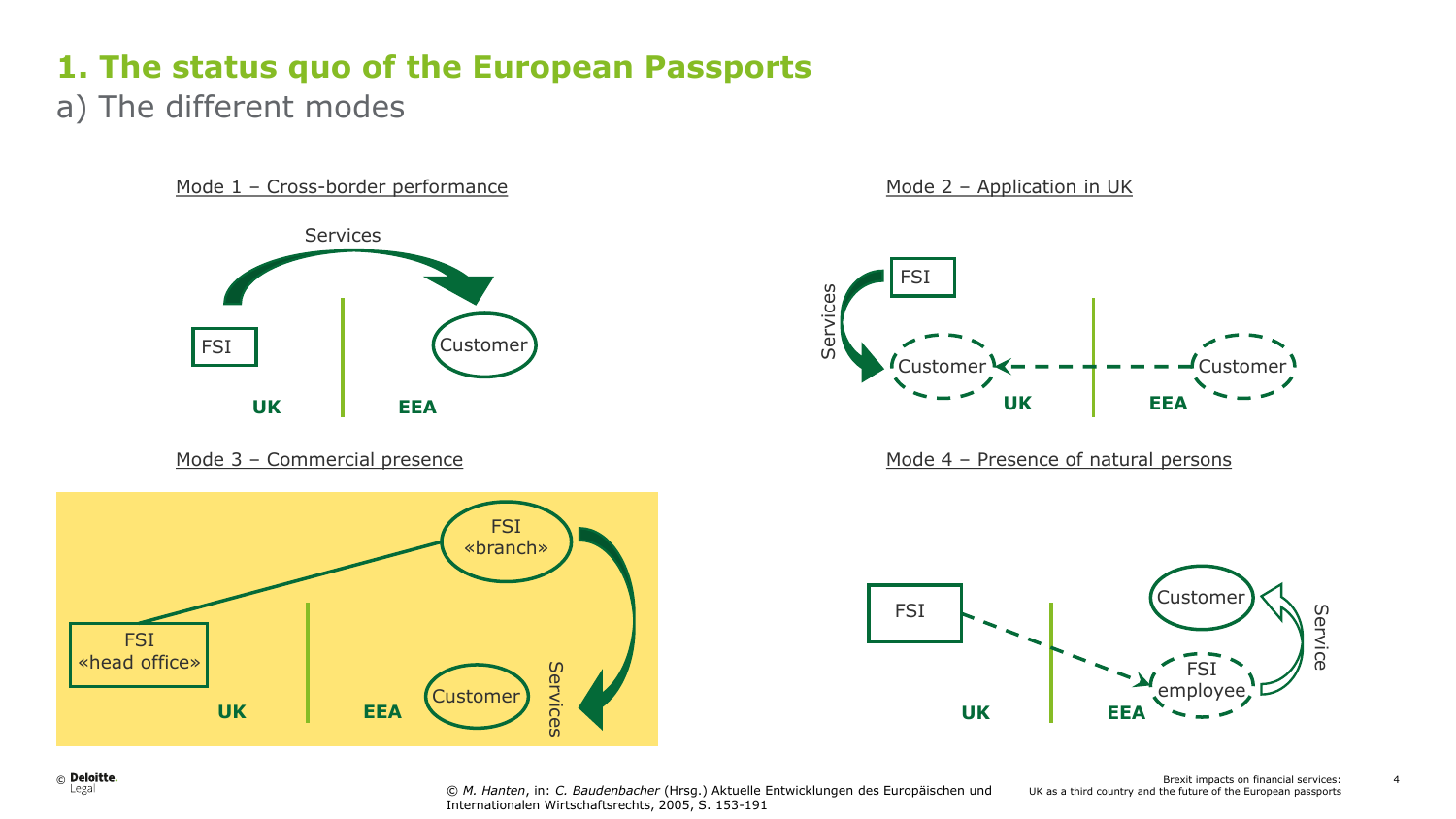b) Freedom of establishment and freedom of services

Following third country exceptions possible:

- Banking: CRD IV, none
- Collective investment management: AIFMD and UCITS V, some
- Portfolio management: MiFID II, some
- Payment services: PSD, none
- Insurance companies: Solvency II, some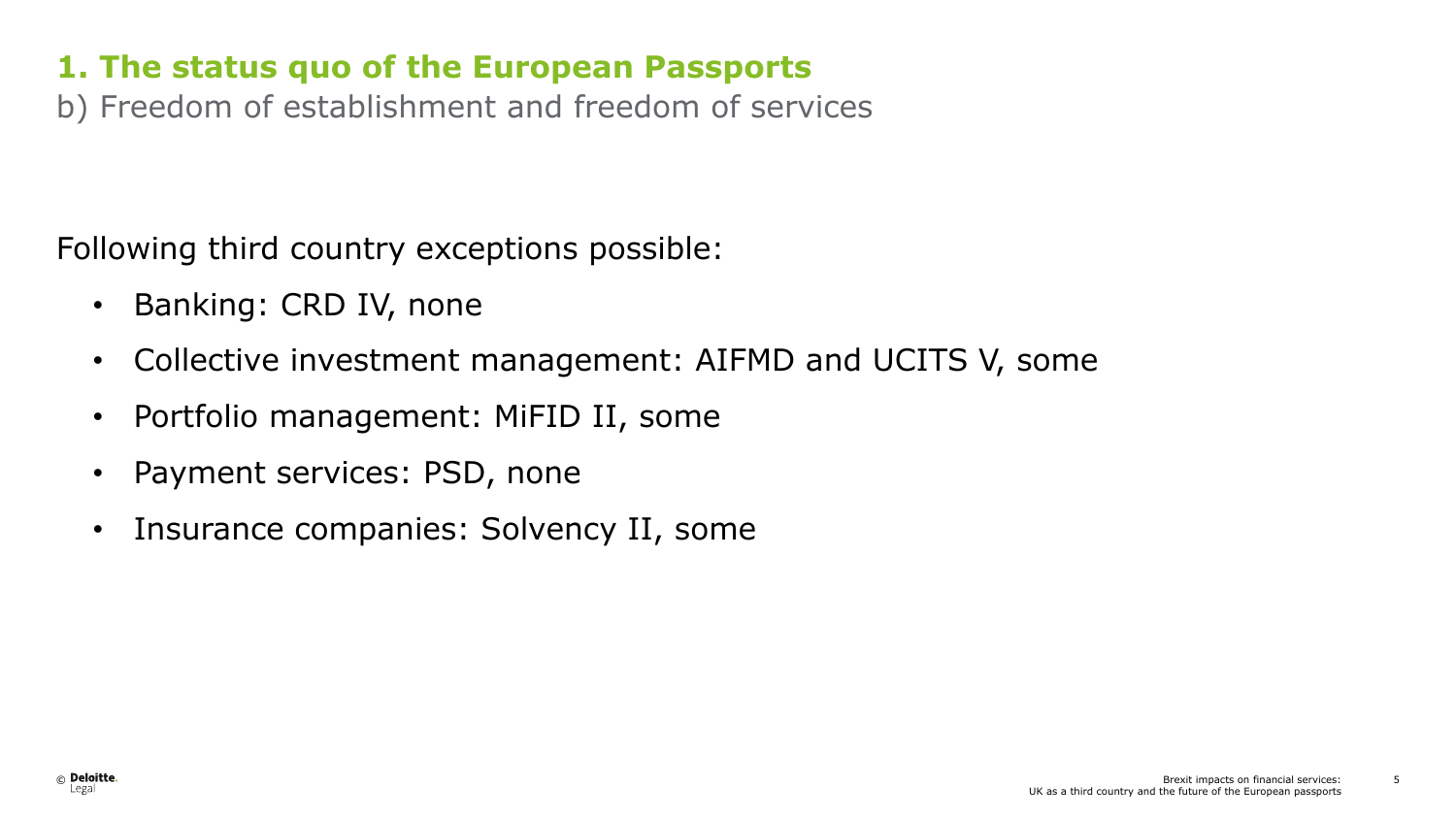b) Freedom of establishment and freedom of services

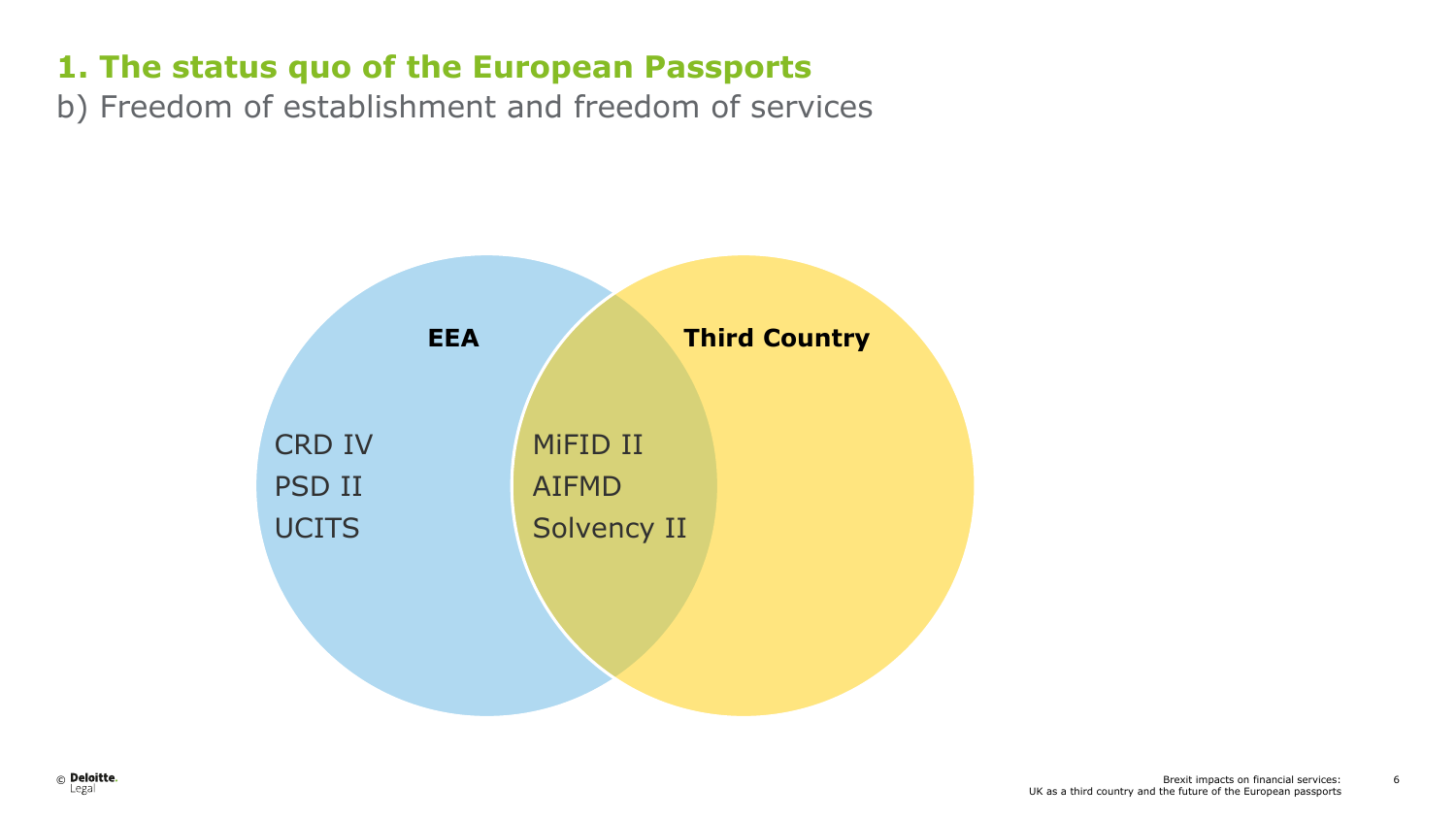a) "State of the play" – The current business model

- An UK authorised entity
- Uses the freedom of establishment and the free movement of services
- Under the European passports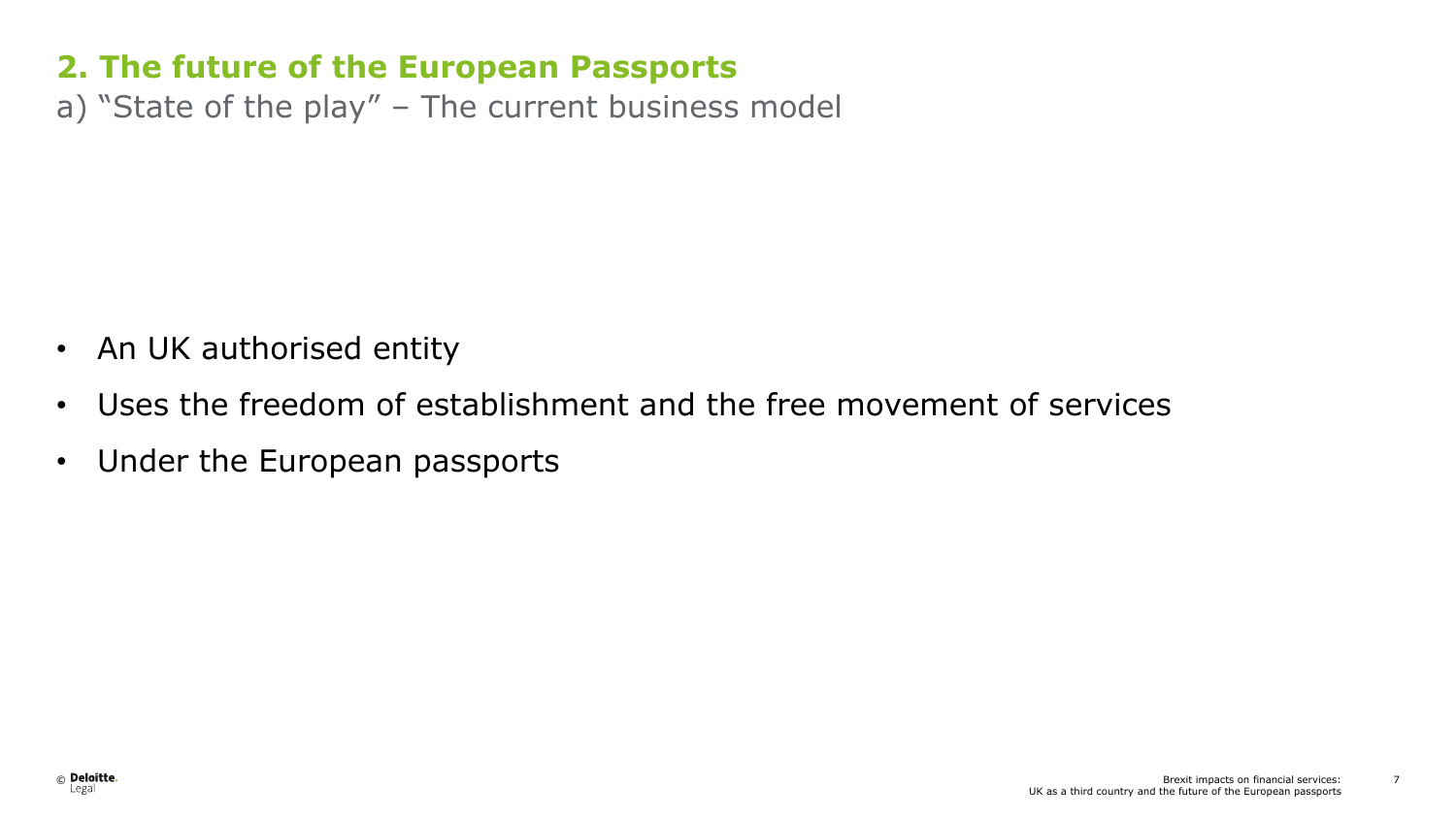a) "State of the play" – The current business model Freedom of establishment and freedom of services

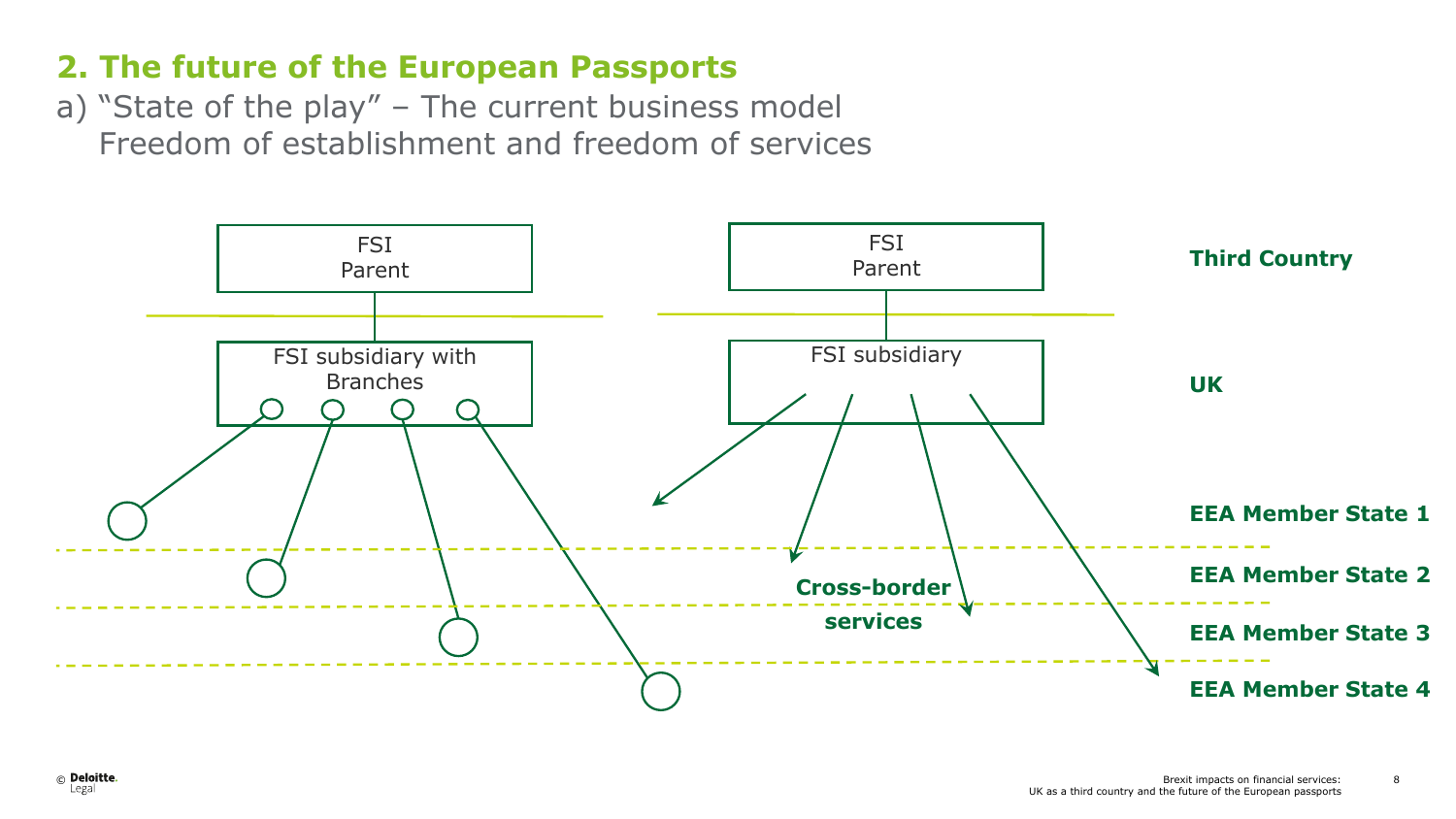What we would like to achieve:

Keep the situation

- as close to the original situation and
- as simple as possible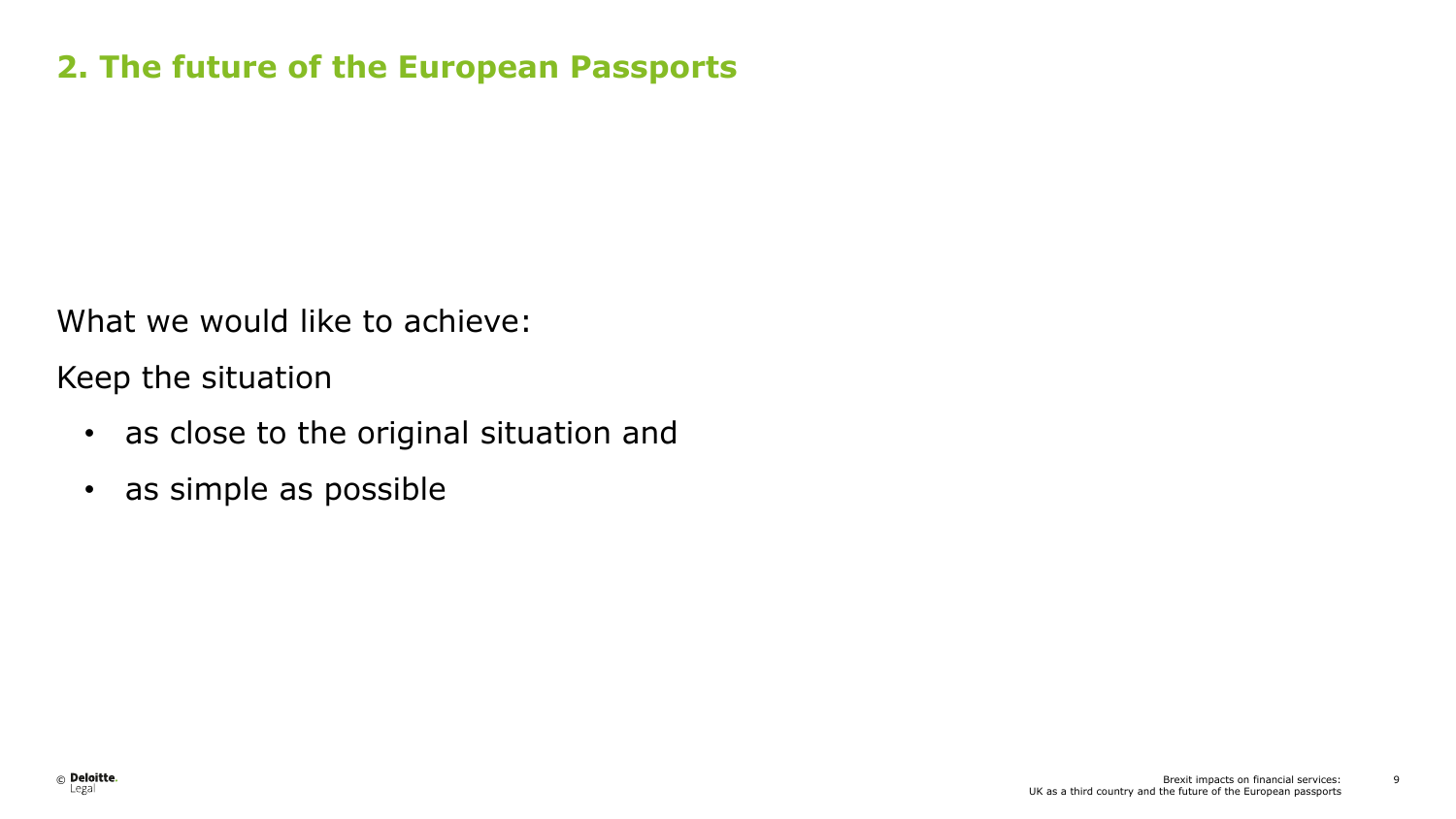b) The "Brexiters' dream" = amendment of the current directives, the EU passport regulations are still applicable

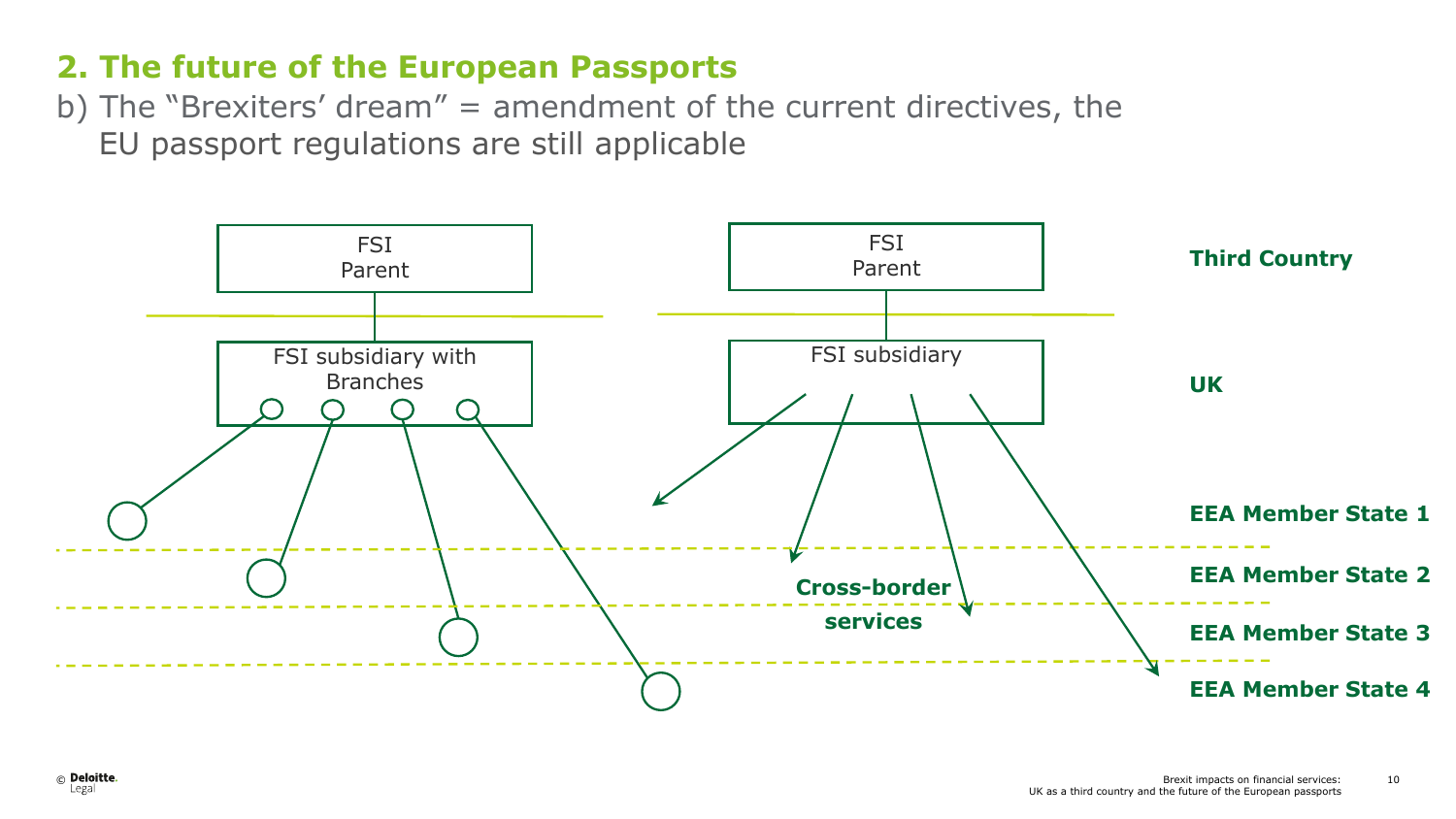b) The "Brexiters' dream"

## **This was a dream!**



<http://omaha-camera-club.2309216.n4.nabble.com/>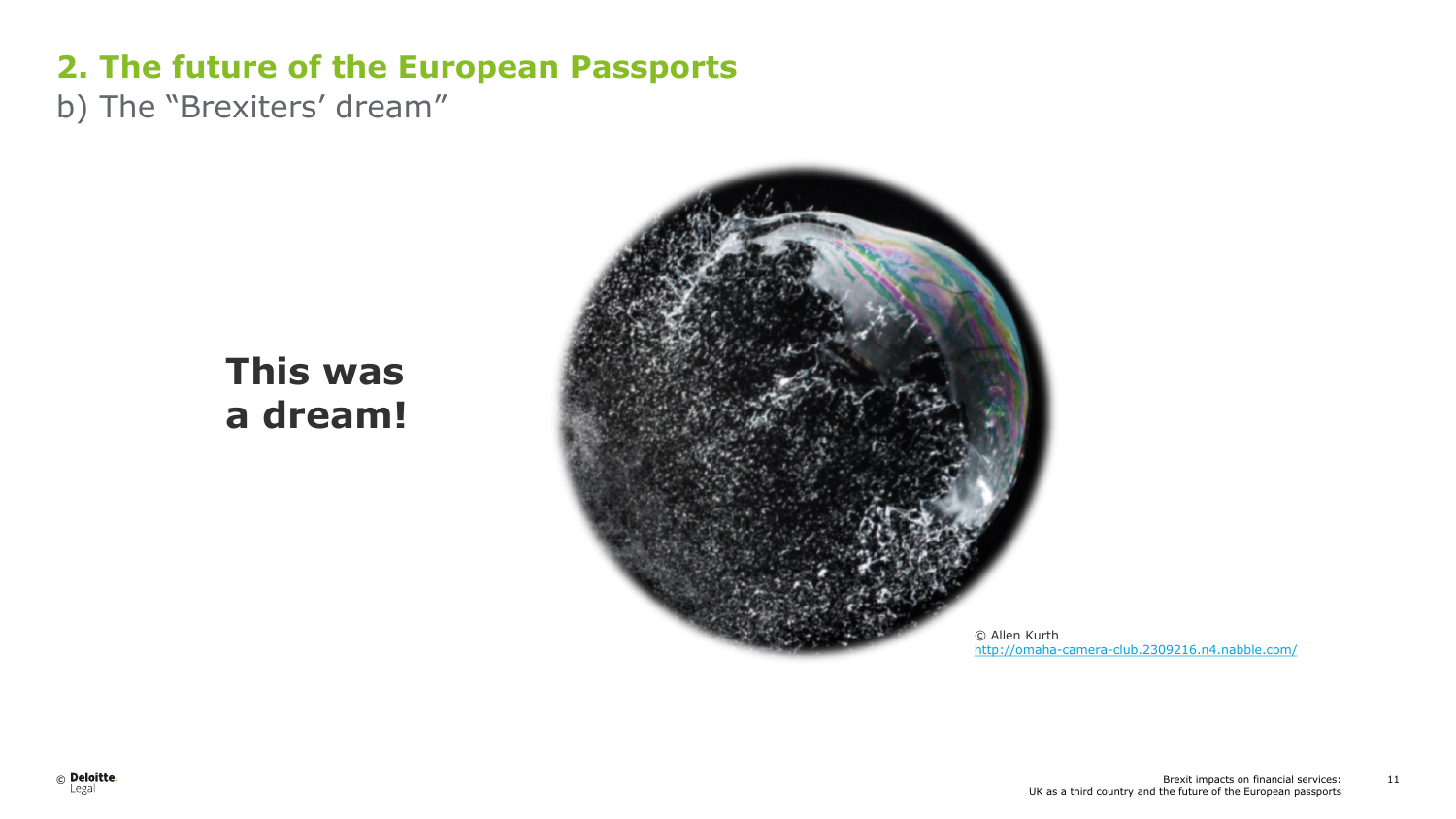c) The "plain vanilla" solution, the EU passport regulations do not apply any longer

- Authorised entity in the UK
- Authorised subsidiary of the UK entity with its seat in an EEA Member **State**
- Outsourcing agreement
	- between the UK and the EEA entity,
	- where the UK entity acts as an outsourcing provider and
	- the EEA entity acts as the outsourcing recipient.
	- The outsourcing services are not subject to authorisation in the EEA Member State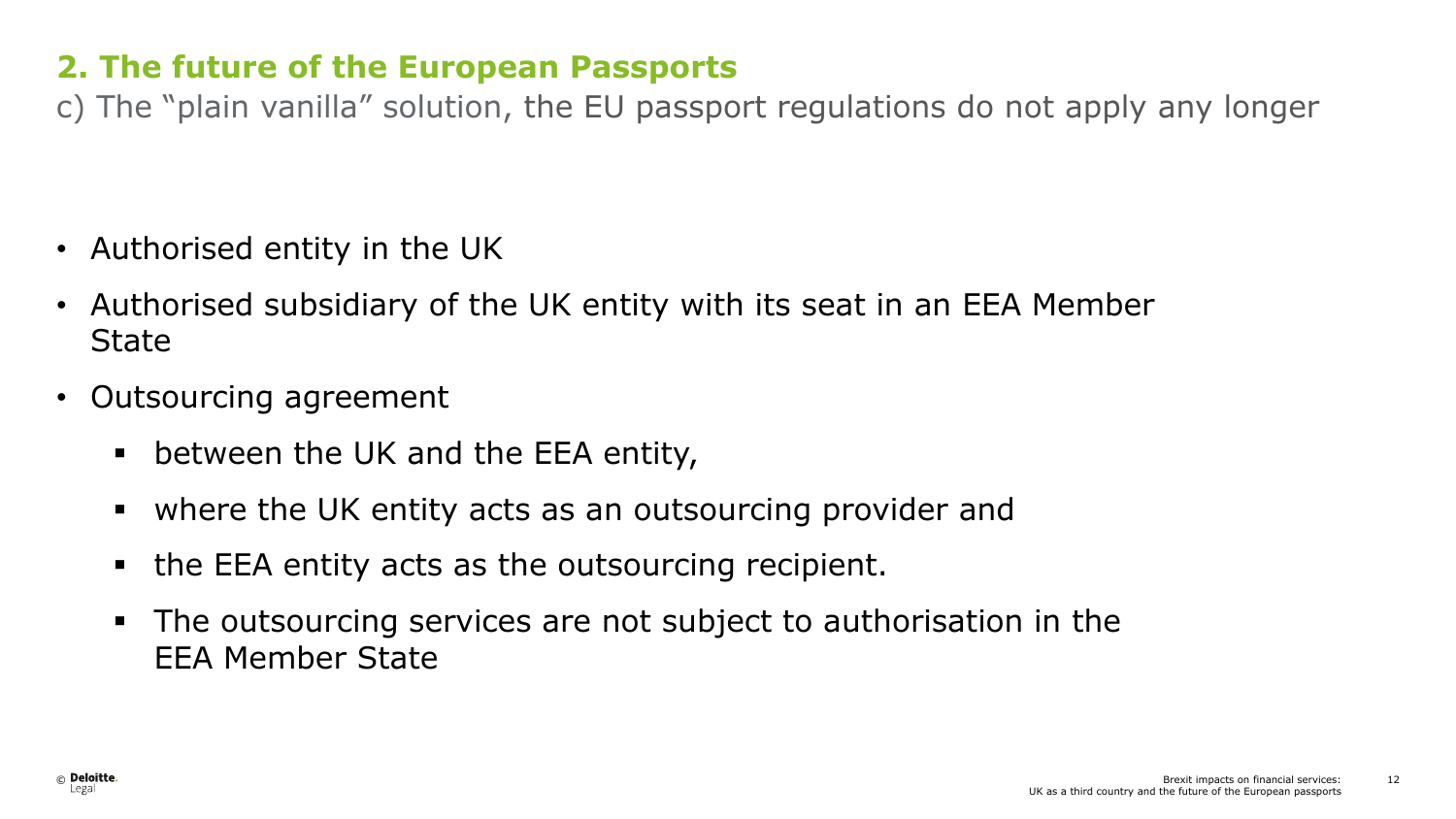c) The "plain vanilla" solution, the EU passport regulations do not apply any longer



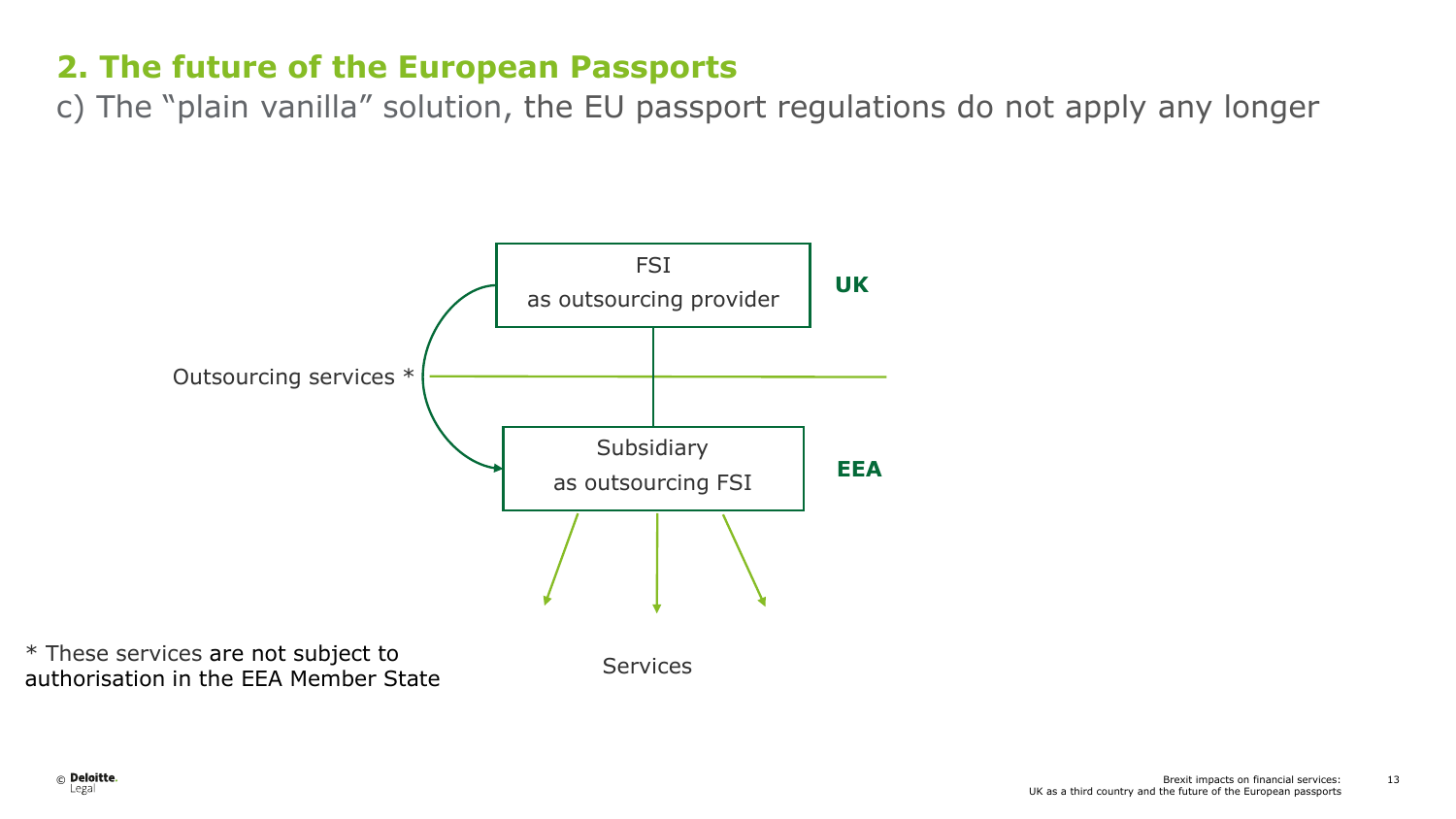c) The "plain vanilla" solution, the EU passport regulations do not apply any longer

#### How to get there?

- "Convert" one branch in the EEA into an authorised subsidiary with its seat in a EEA Member State
- "Spin-off" the remaining branches from the current head office to the authorised subsidiary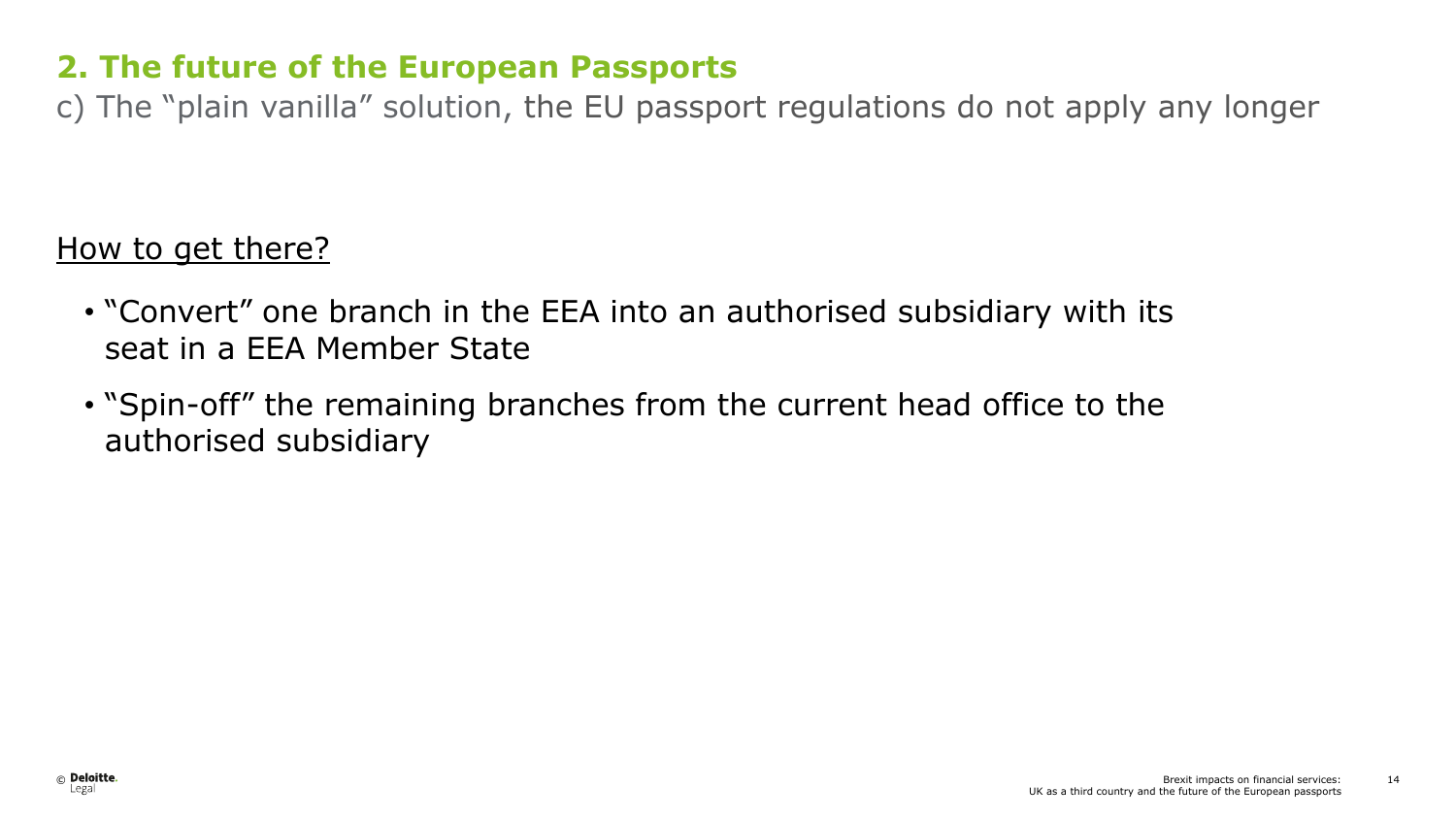c) The "plain vanilla" solution, the EU passport regulations do not apply any longer Step 1: Set up subsidiary in one EEA Member State; licensed under local, and if required, ECB regime

- 1. Select a EEA Member State we want to use as home country to passport from
	- $\Rightarrow$  Selection criteria: staff, language, wages, taxes
- 2. Set up of subsidiary in the Member State
- 3. Obtain authorisation in the Member State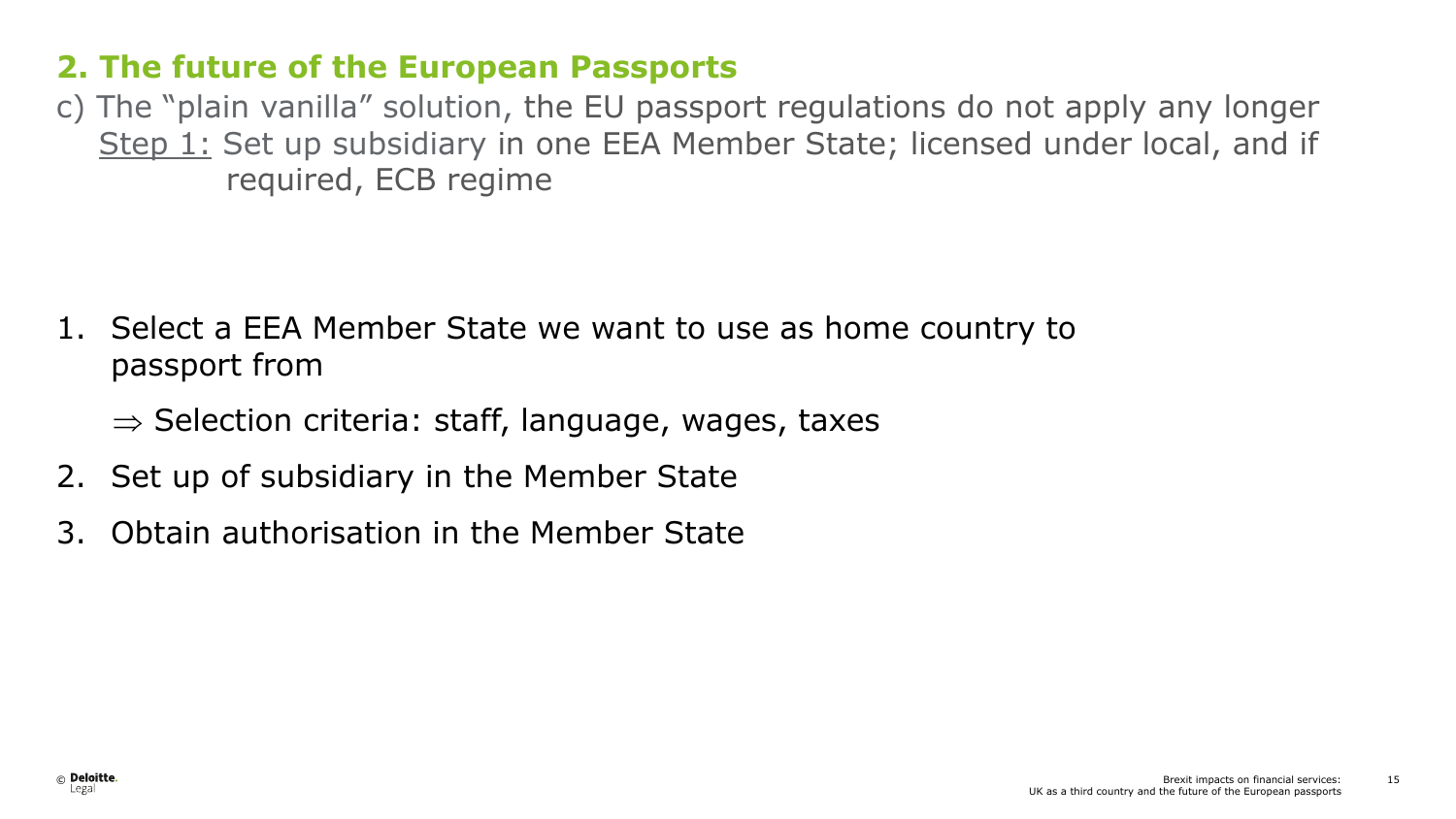c) The "plain vanilla" solution

Step 1: Set up subsidiary in one EEA Member State; licensed under local, and if required, ECB regime

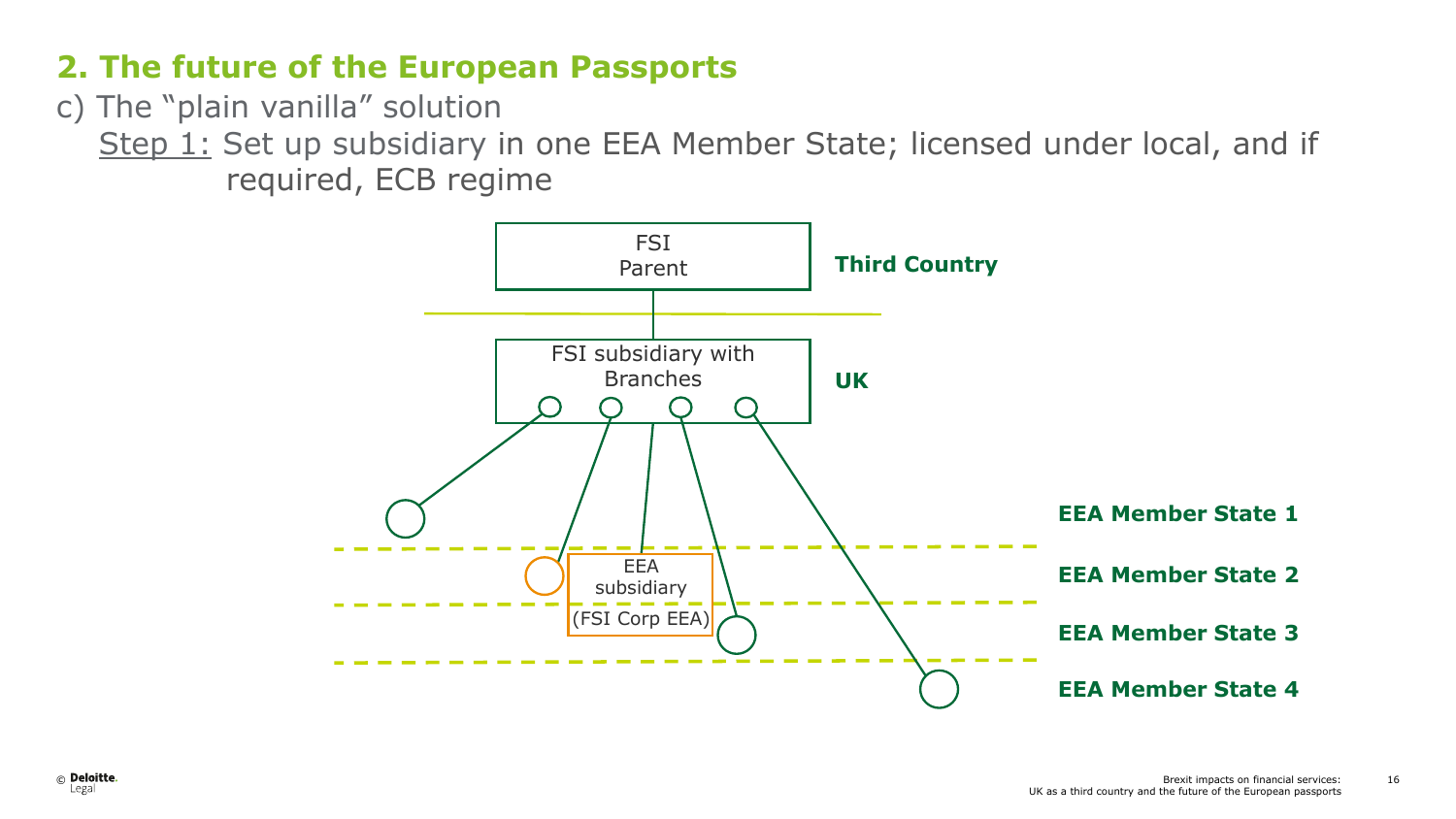c) The "plain vanilla" solution, the EU passport regulations do not apply any longer Step 2: All branches, i.e. specific business units of UK entity are spun-off or hived down to FSI Corp EEA

#### Spin-off of all branches from headquarters to newly established subsidiary:

- "Scheme of Arrangement", which allows the business unit which encompasses the branch to be transferred to the new FSI Corp EEA
- UK law: partial universal succession hardly possible
	- $\Rightarrow$  Background: In contrast to German law, the Merger Directive was transferred one-to-one into British law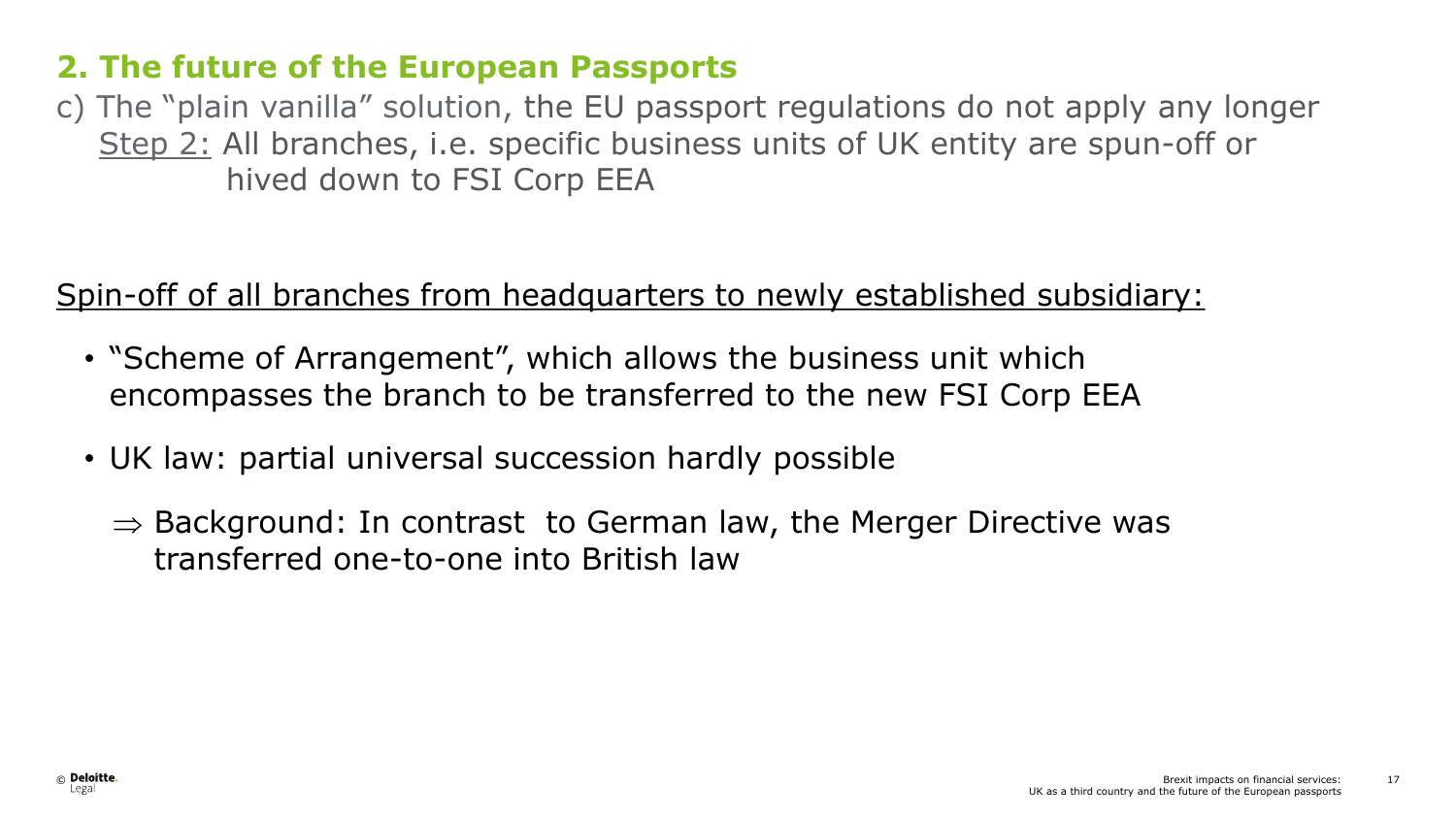c) The "plain vanilla" solution

Step 2: All branches, i.e. specific business units of UK entity are being spun off or hived down to FSI Corp EEA

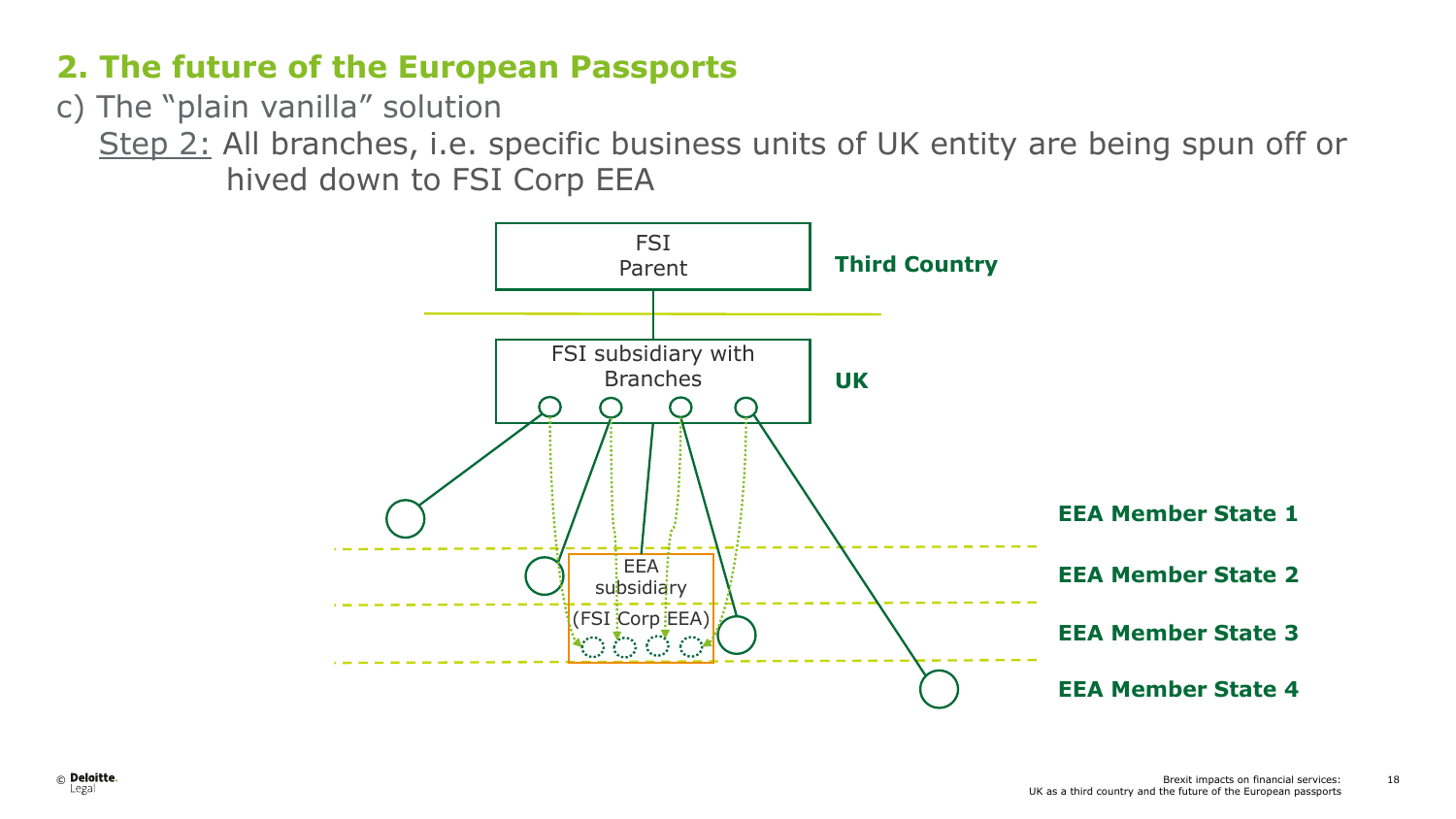c) The "plain vanilla" solution

Step 2: All branches, i.e. specific business units of UK entity are being spun off or hived down to FSI Corp EEA

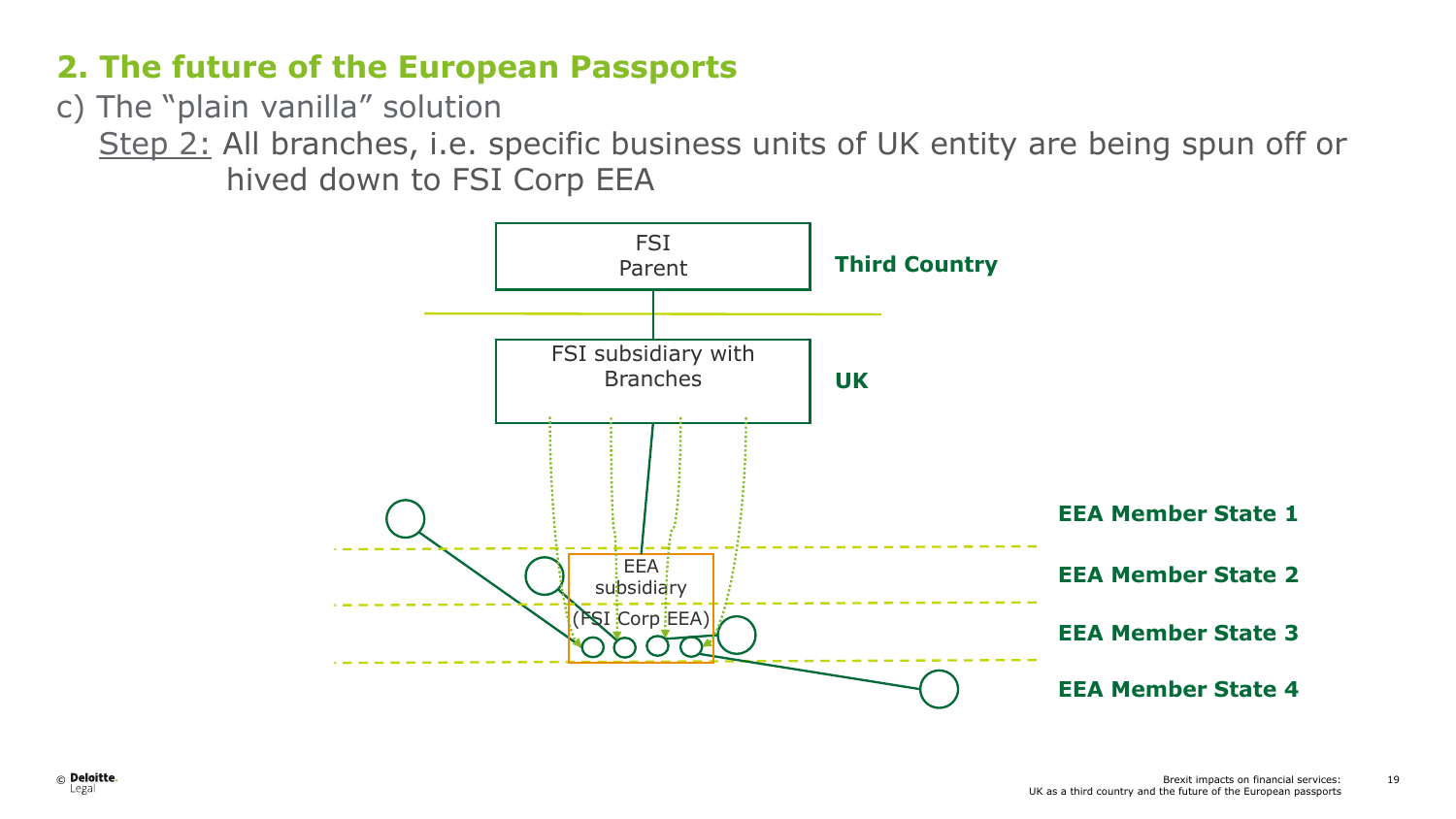c) The "plain vanilla" solution

 Step 2: Target structure: all business units are part of FSI Corp EEA and now form branches of FSI Corp EEA

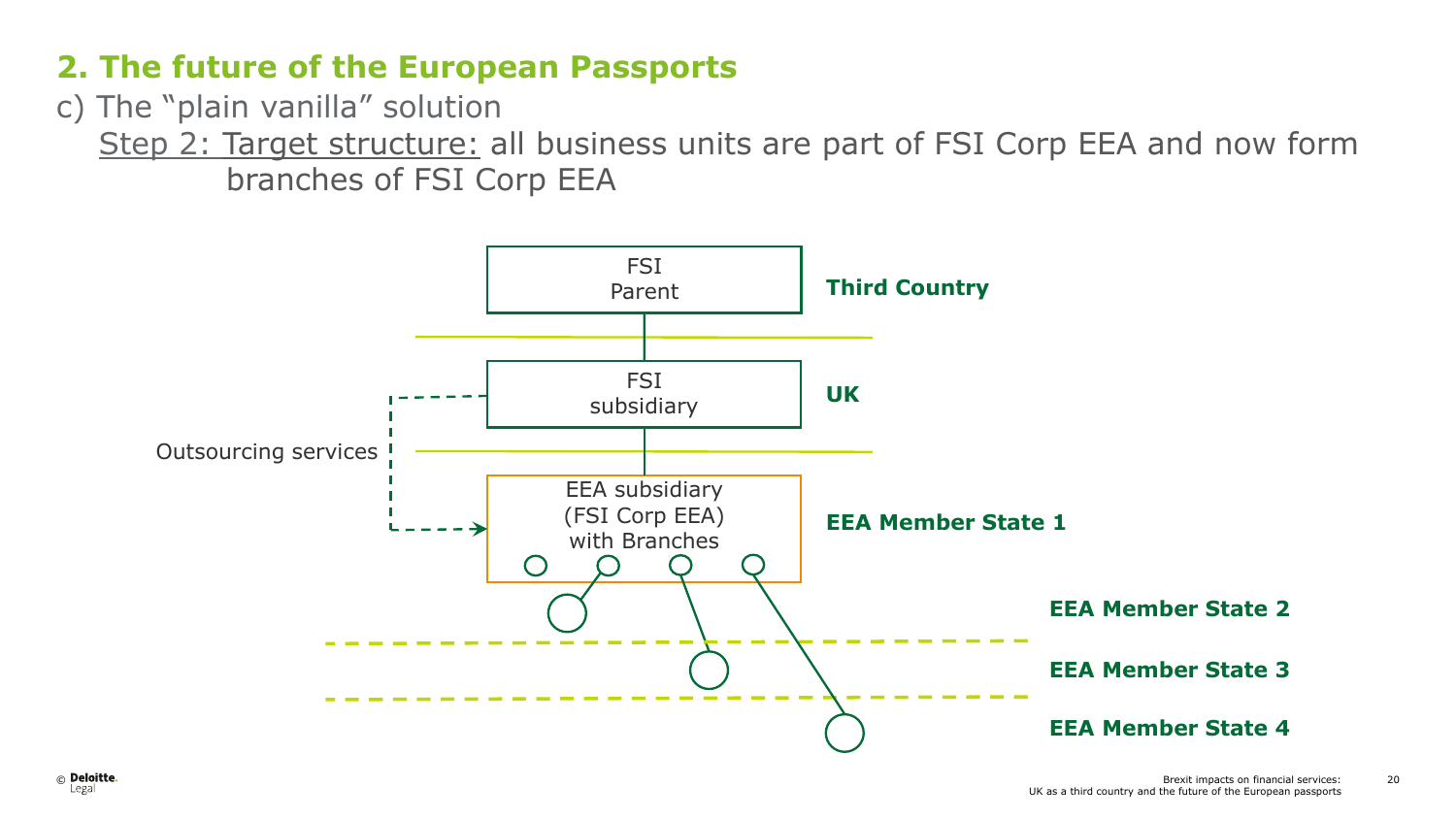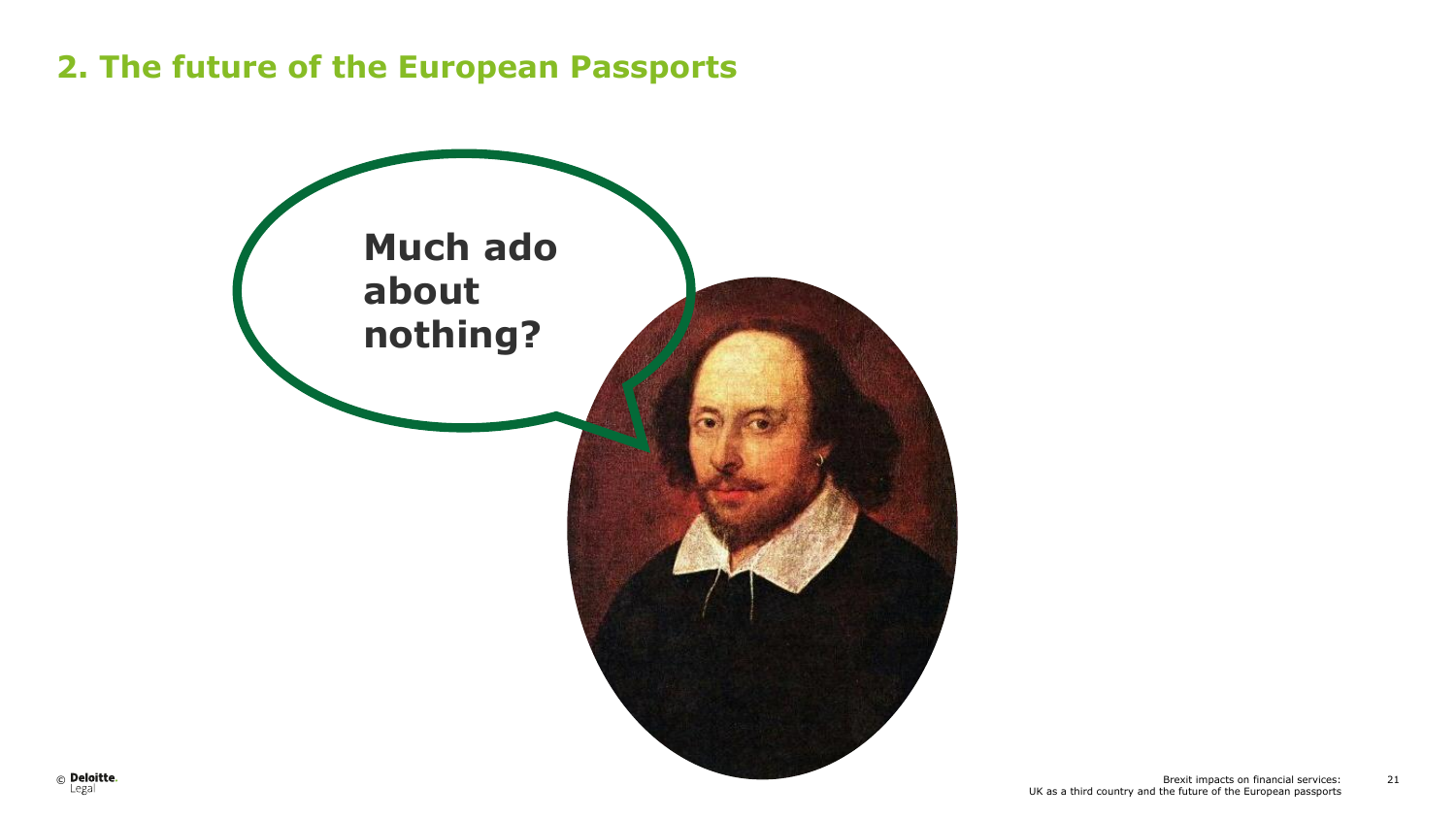d) Issues to be tackled

- Freedom of services (FSI Subsidiary)
- Is the existing licensed subsidiary equivalently licensed?
- Tax issues, e.g. transfer pricing and VAT
- Employment law
- Data protection
- Financial services law outsourcing regulation
- Corporate law
- Contractual law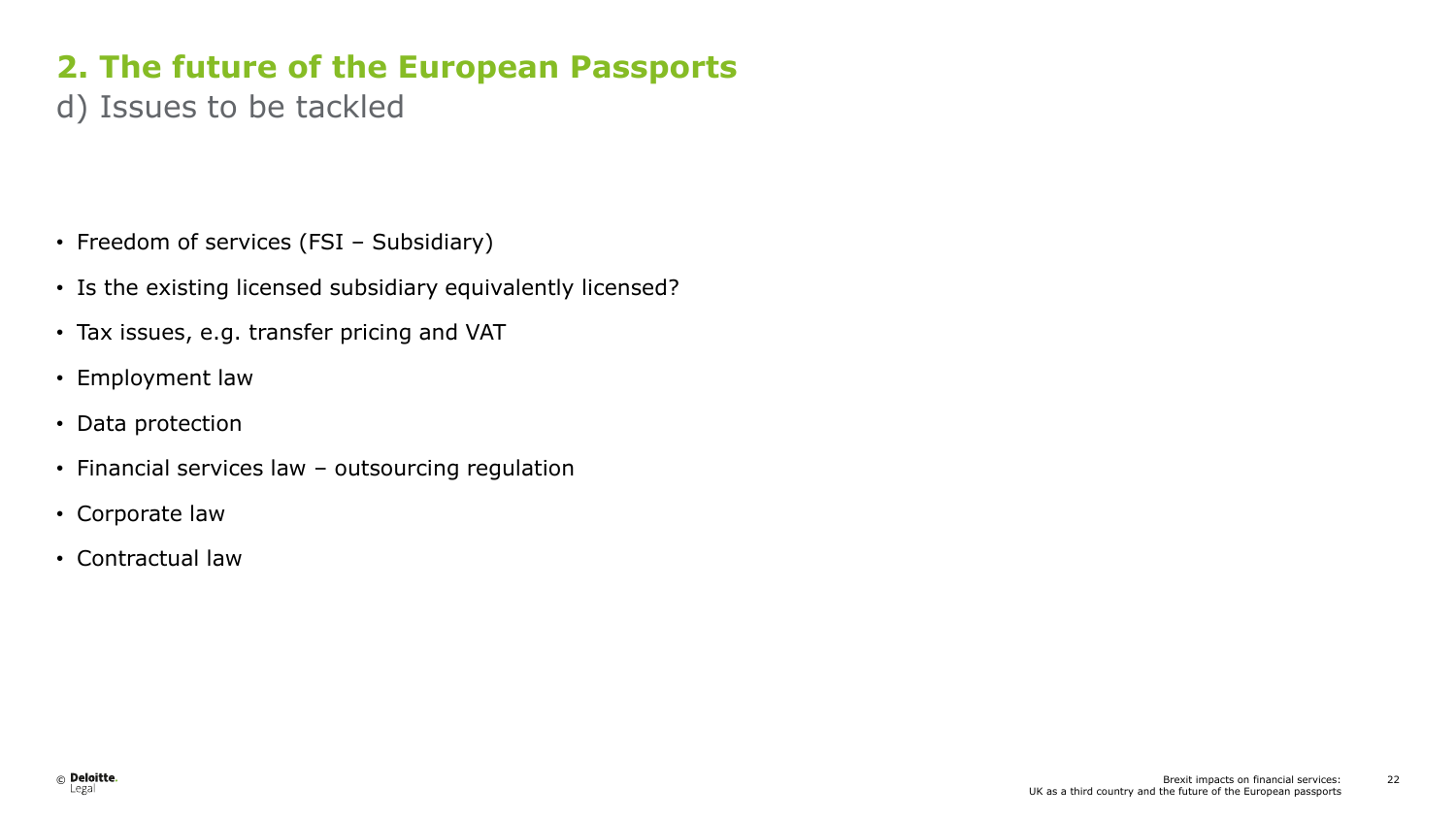d) Issues to be tackled

#### **Next time: about the prospectuses & the repapering of the documentation**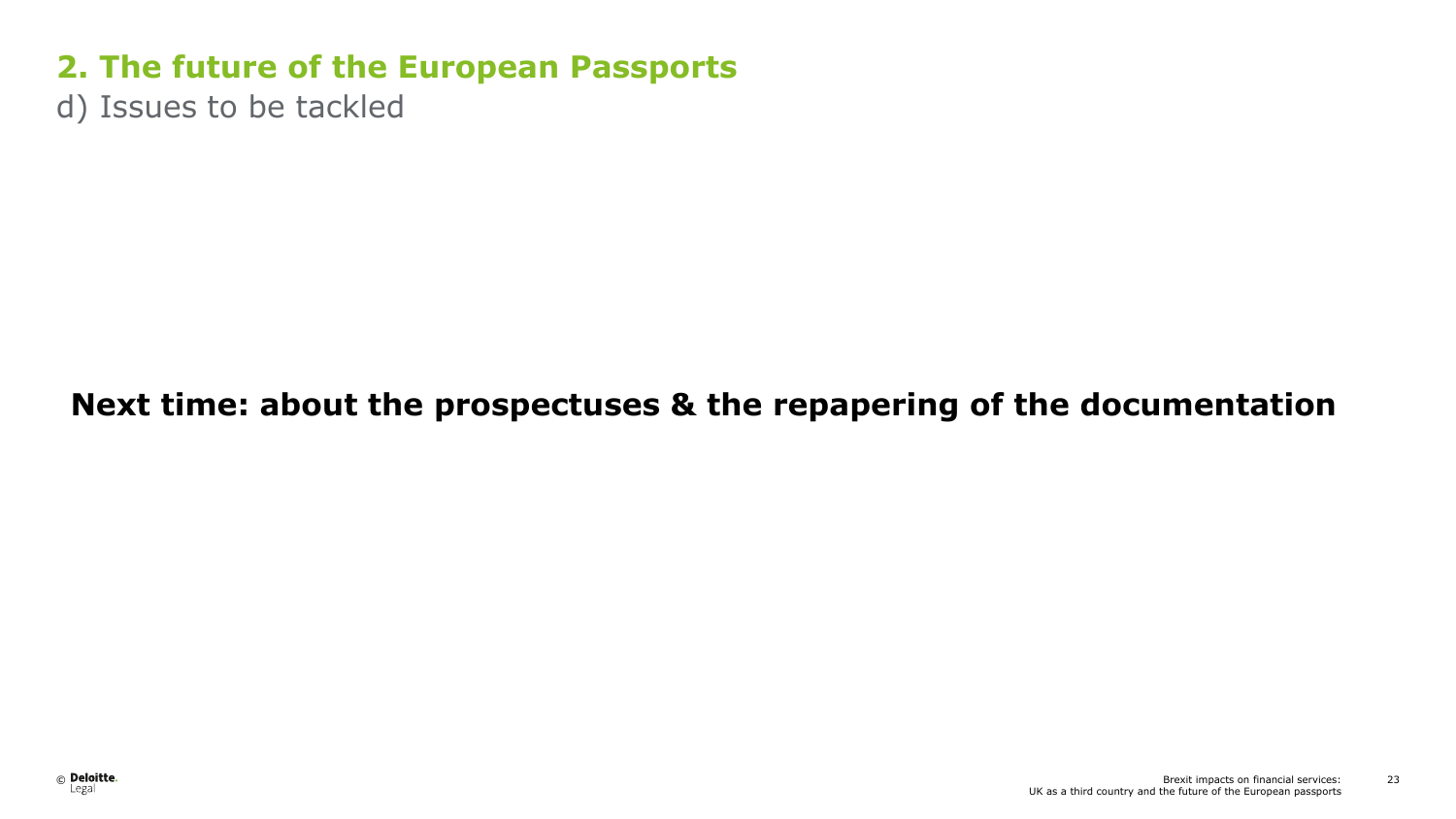#### **The Deloitte approach**

- **Brexit DSR** Deloitte Strategic Response Team
- As well as **specialized Legal Brexit Team**
- Brexit Navigator:
	- 1. Online Questionnaire (this autumn): First and Quick Risk Assessment
	- 2. Onsite Workshops (= Brexit labs): Client's Specific Risk Identifier
	- 3. Deep Dive Fact Finding, e.g. Contract Due Diligence, Data Mapping, IP-Asset Inventory
	- 4. Solution Finding: Tax & Legal Risk Assessment, Solution Structure, Solution Implementation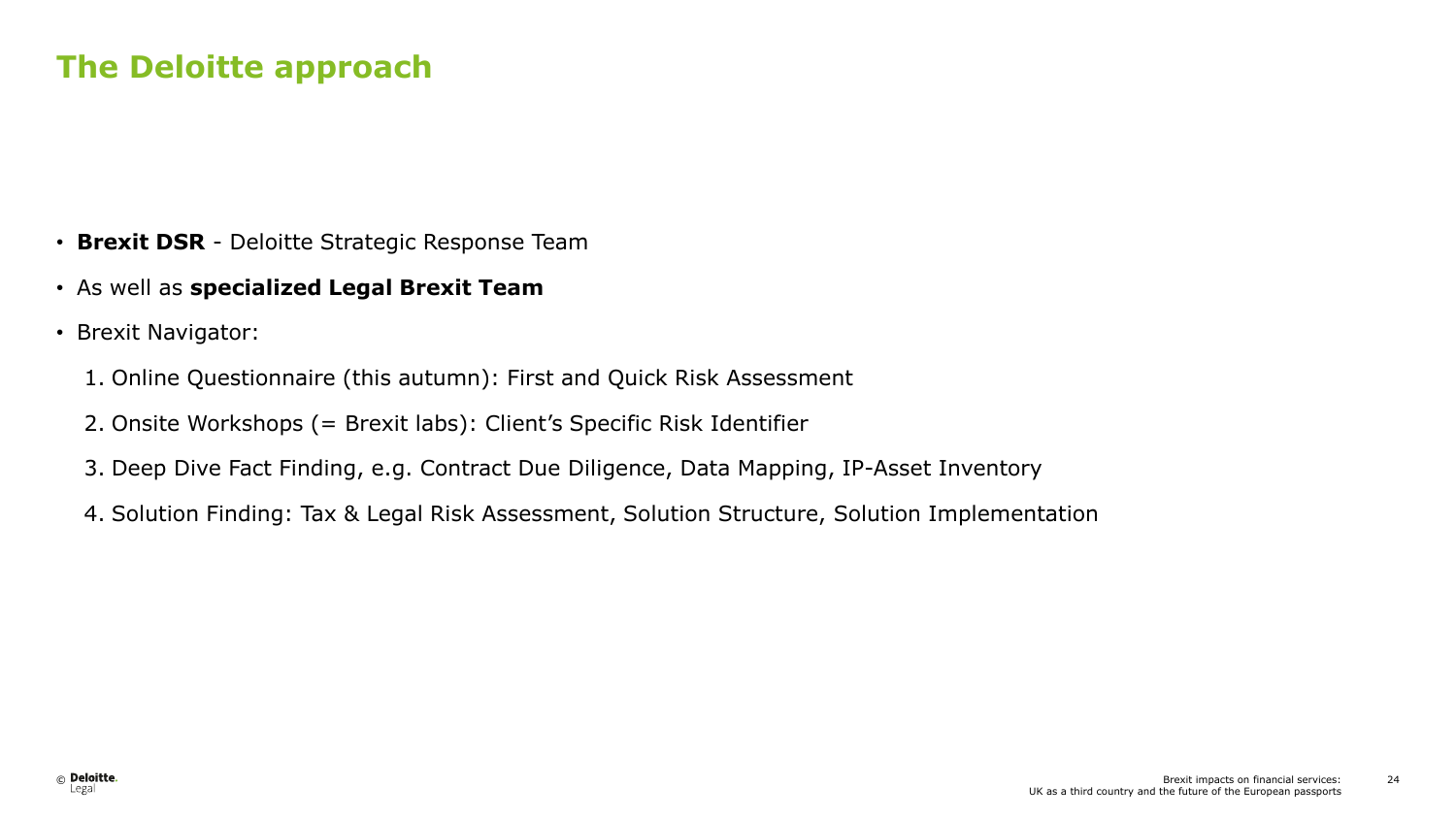### **Reference list** 1/4

#### Papers

*Jürgen Basedow*, Brexit und das Privat- und Wirtschaftsrecht, ZEuP 2016, S. 567-572

*Christoph Bode/Jan Bron/Barbara Fleckenstein-Weiland/Marcus Mick/Manfred Reich*, Brexit – Tax it?, BB 2016, S. 1367-1372

*Henning Frase*, Brexit – Konsequenzen für das EU-Steuerrecht und Praxisaufgaben für die steuerrechtliche Vertragsgestaltung, BB 2016, S. 1750-1752

*Robert Freitag/Stefan Korch*, Gedanken zum Brexit – Mögliche Auswirkungen im Internationalen Gesellschaftsrecht, ZIP 2016, S. 1361-1368

*Robert Freitag/Stefan Korch*, Gedanken zum Brexit – Mögliche Auswirkungen im internationalen Insolvenzrecht, ZIP 2016, S. 1849-1857

*Christian Herbst/Ronald Gebhardt*, Ausgewählte ertragsteuerliche Implikationen des Austritts eines Staates aus der Europäischen Union am Beispiel des Vereinigten Königreiches, DStR 2016, S. 1705-1714

*Burkhard Hess*, Back to the past: BREXIT und das europäische internationale Privat- und Verfahrensrecht, Praxis des internationalen Privatund Verfahrensrechts (IPRax) Band 36 (2016), S. 409-418

*Stefan Korch*, Gedanken zum Brexit – Insolvenzanfechtung, dingliche Rechte Dritter und weitere besondere Sachverhalte (Art. 7 ff. EuInsVO n.F.) nach dem Brexit, Zeitschrift für das gesamte Insolvenzrecht (ZInsO) 2016, S. 1884-1889

*Matthias Lehmann/Dirk Zetzsche*, Die Auswirkungen des Brexit auf das Zivil- und Wirtschaftsrecht, JZ 2016 (forthcoming)

*Matthias Lehmann/Dirk Zetzsche*, Brexit und Finanzmarktrecht, AG 2016 (forthcoming)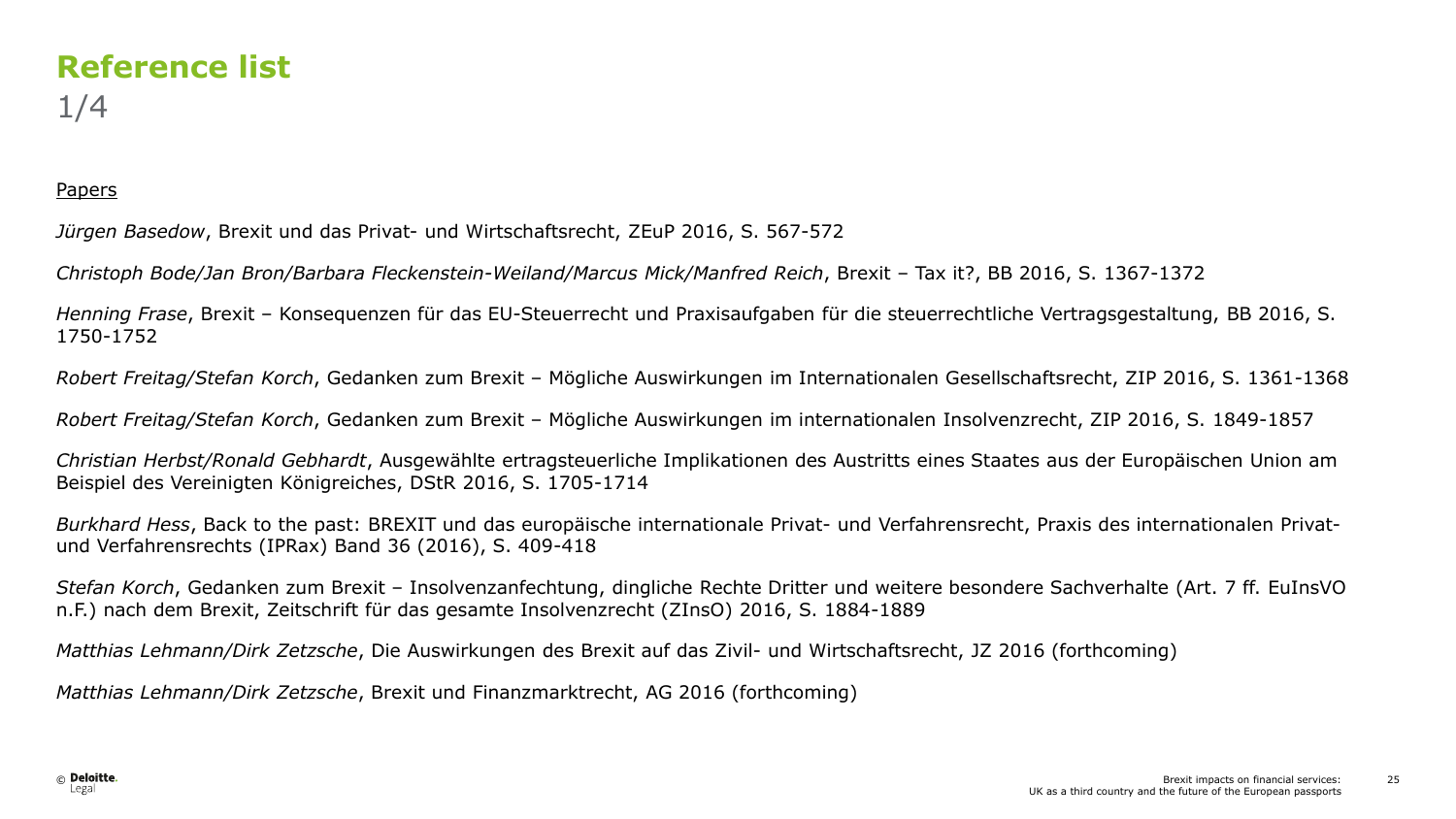### **Reference list** 2/4

*Matthias Lehmann/Dirk Zetzsche*, Brexit and the Consequences for Commercial and Financial Relations between the EU and the UK, European Business Law Review, Special Edition, 20.09.16

*Alexander Linn*, Der Brexit – erste Überlegungen zu den Folgen im deutschen Internationalen Steuerrecht, IStR 2016, S. 557-561

*Barbara Mayer/Gerhard Manz*, Der Brexit und seine Folgen auf den Rechtsverkehr zwischen der EU und dem Vereinigten Königreich, BB 2016, S. 1731-1740

*Norman Mugarura*, The "EU Brexit" implications on a single banking license and other aspects of financial markets regulation in the UK, International Journal of Law and Management (IJLMA) 2016, Vol. 58 No. 4, p. 468-483

*Heinrich Nemeczek/Sebastian Pitz*, Die Auswirkungen des Brexit auf den Europäischen Pass für CRR-Kreditinstitute und Wertpapierhandelsunternehmen, WM 2016 (forthcoming)

*Peter Scheller*, Brexit und die Folgen für das Zollrecht und die indirekten Steuern, DStR 2016, S. 2196-2201

*Ulrich Schroeter/Heinrich Nemeczek*, The (Uncertain) Impact of Brexit on the United Kingdom's Membership in the European Economic Area, European Business Law Review (forthcoming)

*Marc Seeger*, Die Folgen des "Brexit" für die britische Limited mit Verwaltungssitz in Deutschland, DStR 2016, S. 1817-1824

*Thomas Söbbing*, Der Brexit: rechtliche Folgen für die IT-Branche, Medien & Recht (MR-Int) 2016, S. 43-49

*Alexander Thiele*, Der Austritt aus der EU: Hintergründe und rechtliche Rahmenbedingungen eines "Brexit", EuR 2016, S. 281-303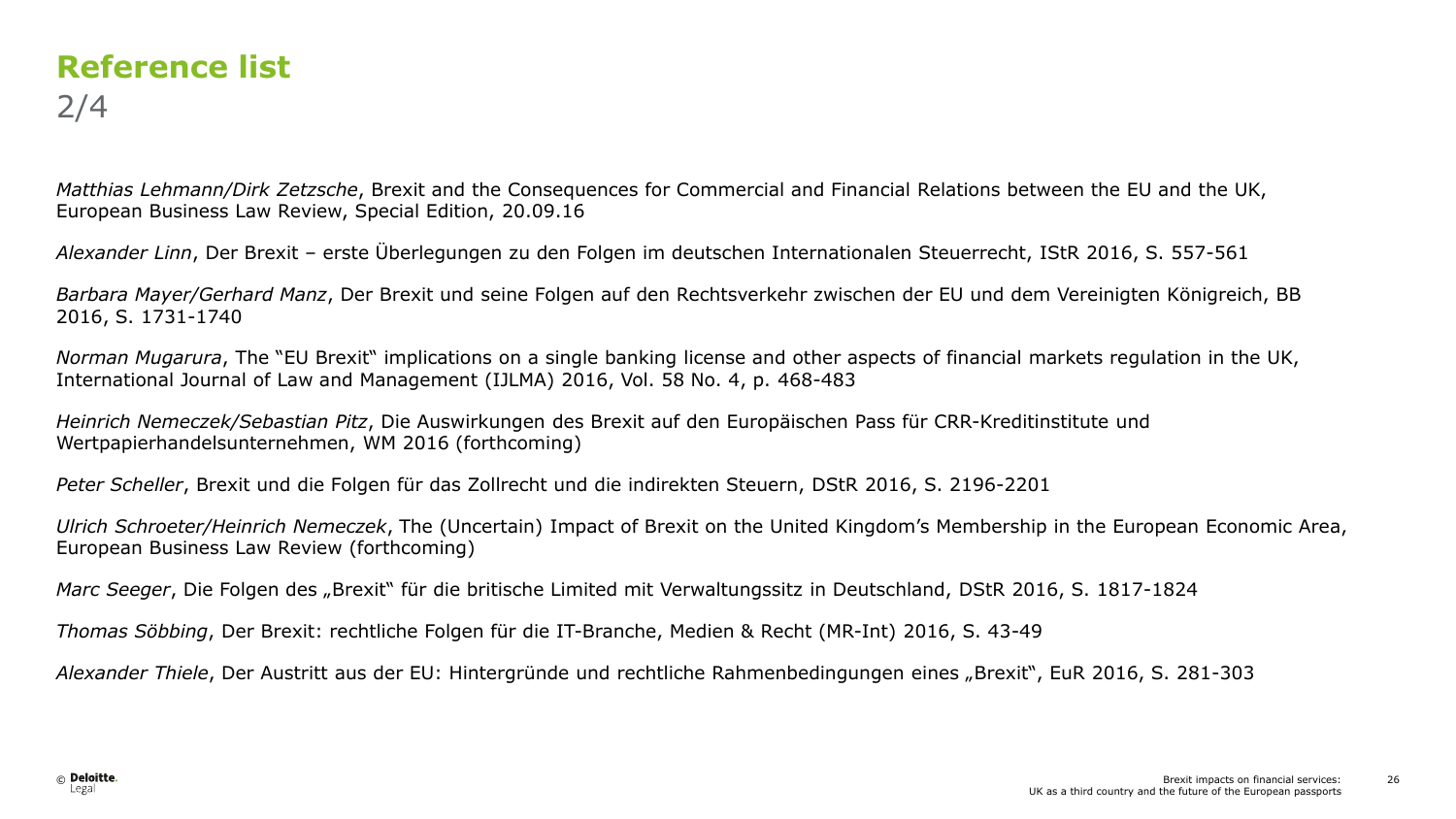#### **Reference list** 3/4

*Christian Thurow*, Brexit – Mögliche Folgen für Bilanzierung und Besteuerung, Recht-Steuern-Wirtschaft, Verlag C.H.BECK, 7/2016, <http://rsw.beck.de/cms/?toc=BC.570&docid=379379>

*Winfried Tilmann*, The Future of the UPC after Brexit, GRUR 2016, S. 753-755

*Marc-Philippe Weller/Chris Thomale/Nina Benz*, Englische Gesellschaften und Unternehmensinsolvenzen in der Post-Brexit-EU, NJW 2016, S. 2378-2383

*Alexander Wolff*, Europäische Betriebsräte nach dem Brexit, BB 2016, S. 1784-1786

*Mark Zimmer/James A. Cox/Lukas Inhoffen*, Brexit und die Arbeitswelt, BB 2016, S. 1781-1783

#### Judgements

R (Miller) -v- Secretary of State for Exiting the European Union, The High Court of Justice for England and Wales 03.11.2016 <https://www.judiciary.gov.uk/judgments/r-miller-v-secretary-of-state-for-exiting-the-european-union/>

McCord's (Raymond) Application [2016] NIQB 85 (In the Matter of an Application by McCord (Raymond) for Leave to Apply for Judicial Review and in the Matter of Article 50 of the Treaty of the European Union and in the Matter of Application to Leave to Apply for Judicial Review), The High Court of Justice in Northern Ireland 28.10.2016 [http://www.courtsni.gov.uk/en-](http://www.courtsni.gov.uk/en-GB/Judicial Decisions/PublishedByYear/Documents/2016/[2016] NIQB 85/j_j_MAG10076Final.htm)

[GB/Judicial%20Decisions/PublishedByYear/Documents/2016/\[2016\]%20NIQB%2085/j\\_j\\_MAG10076Final.htm](http://www.courtsni.gov.uk/en-GB/Judicial Decisions/PublishedByYear/Documents/2016/[2016] NIQB 85/j_j_MAG10076Final.htm)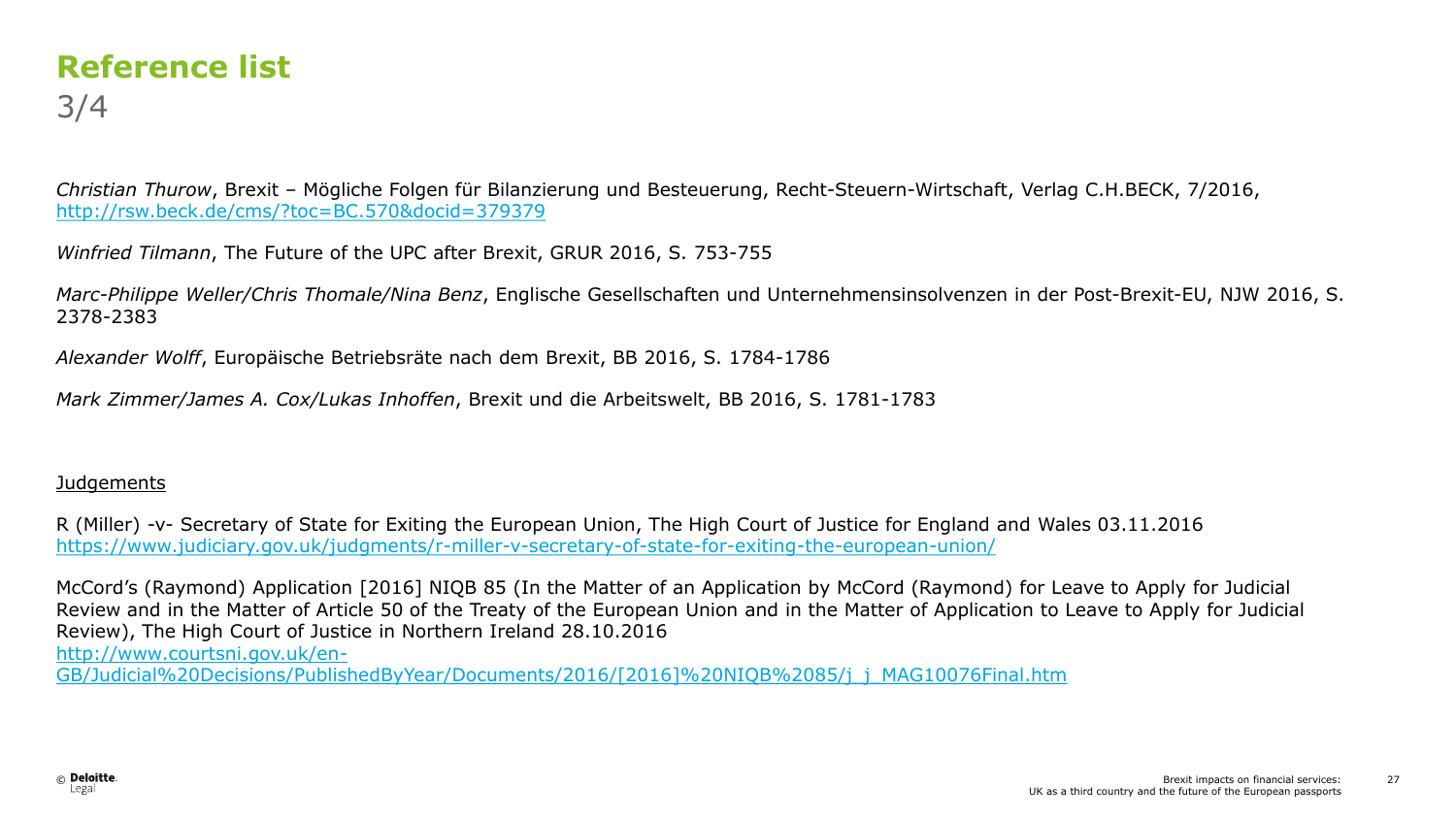#### **Reference list** 4/4

#### Analysis

Allen & Overy, Brexit – a long goodbye, August 2016

ashurst, Brexit: potential impact on the UK's banking industry, 2016

Clifford Chance and afme, The UK Referendum – Challenges for Europe's Capital Markets – A legal and regulatory assessment, March 2016

Deloitte, Brexit: Legal and Tax Implications, 2016, [http://www2.deloitte.com/dl/en/pages/legal/articles/brexit-legal-and-tax](http://www2.deloitte.com/dl/en/pages/legal/articles/brexit-legal-and-tax-implications.html)[implications.html](http://www2.deloitte.com/dl/en/pages/legal/articles/brexit-legal-and-tax-implications.html)

Deutscher Bundestag Unterabteilung Europa Fachbereich Europa, Beitritt zum Europäischen Wirtschaftsraum (EWR), AZ: PE 6 - 3000 - 101/16, 07.07.16,<https://www.bundestag.de/blob/437752/6cb4c1cf5bd8b9146cfcbb24a0e9dce0/pe-6-101-16-pdf-data.pdf>

GSK Stockmann + Kollegen, Der Brexit – Auswirkungen und Rechtsfolgen, GSK Update 18.07.2016

Heuking Kühn Lüer Wojtek, How the impending Brexit impact the legal framework of doing business with the UK – the German perspective, July 2016

HM Government, Alternatives to membership: possible models for the United Kingdom outside the European Union, Paper presented to Parliament, March 2016, [https://www.gov.uk/government/publications/alternatives-to-membership-possible-models-for-the-united](https://www.gov.uk/government/publications/alternatives-to-membership-possible-models-for-the-united-kingdom-outside-the-european-union)[kingdom-outside-the-european-union](https://www.gov.uk/government/publications/alternatives-to-membership-possible-models-for-the-united-kingdom-outside-the-european-union)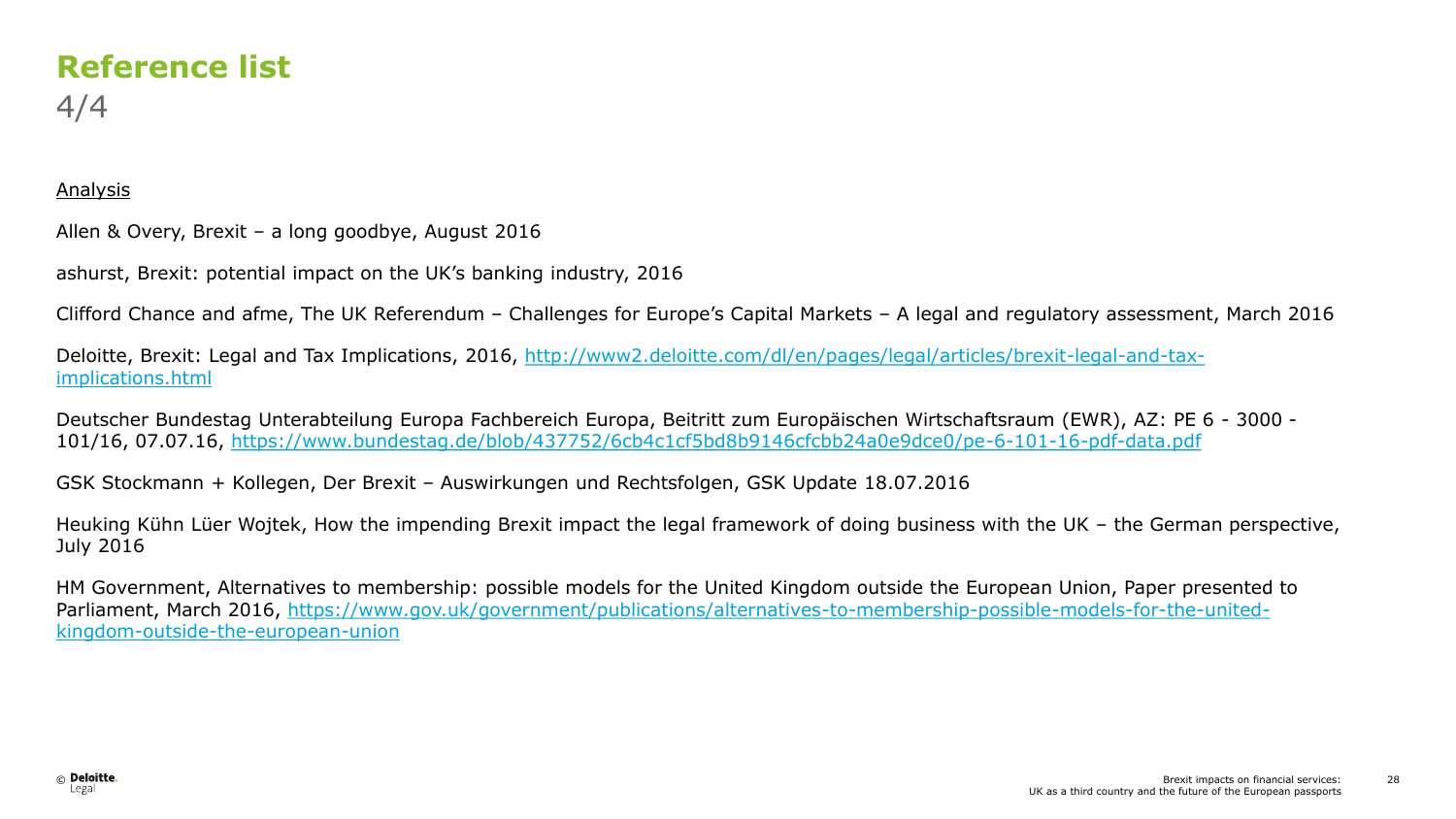#### **Contact information**

#### Deloitte Legal Brexit Team in Germany

Dr. Mathias Hanten, M.B.L. – HSG (St. Gallen) Financial Services Industry Tel. + 49 69 719 1884 24 Mobil + 49 175 72 344 96 E-Mail [mhanten@deloitte.de](mailto:mhanten@deloitte.de)

Dr. Florian Wesche Energy Law Tel. + 49 211 8772 4068 Mobil + 49 151 16742560 E-Mail [fwesche@deloitte.de](mailto:fwesche@deloitte.de)

Sebastian Schnitzler; LL.M. (University of Salford) Competition Tel. + 49 40 378 538 37 Mobil + 49 151 580 021 55 E-Mail [sschnitzler@deloitte.de](mailto:sschnitzler@deloitte.de)

Dr. Julia Sierig, LL.M. (Chulalongkorn University) Employment and Immigration Tel. + 49 711 66962 67 Mobil + 49 172 82 508 08 E-Mail [jsierig@deloitte.de](mailto:jsierig@deloitte.de)

Stefan Wilke Commercial Law, IP and Litigation Tel. + 49 211 8772 3402 Mobil + 49 152 093 110 60 E-Mail [stwilke@deloitte.de](mailto:stwilke@deloitte.de)

Marco Engelmann Real Estate Tel. + 49 30 25468 219 E-Mail [mengelmann@deloitte.de](mailto:mengelmann@deloitte.de) Andreas Jentgens Corporate Law Tel. + 49 69 719 1884 2227 Mobil + 49 172 89 487 66 E-Mail [ajentgens@deloitte.de](mailto:ajentgens@deloitte.de) 

Dr. Soentje Hilberg, LL.M. (Fordham NYC); Data Protection Tel. + 49 30 25468 225 Mobil + 49 170 76 633 53 E-Mail [shilberg@deloitte.de](mailto:shilberg@deloitte.de)